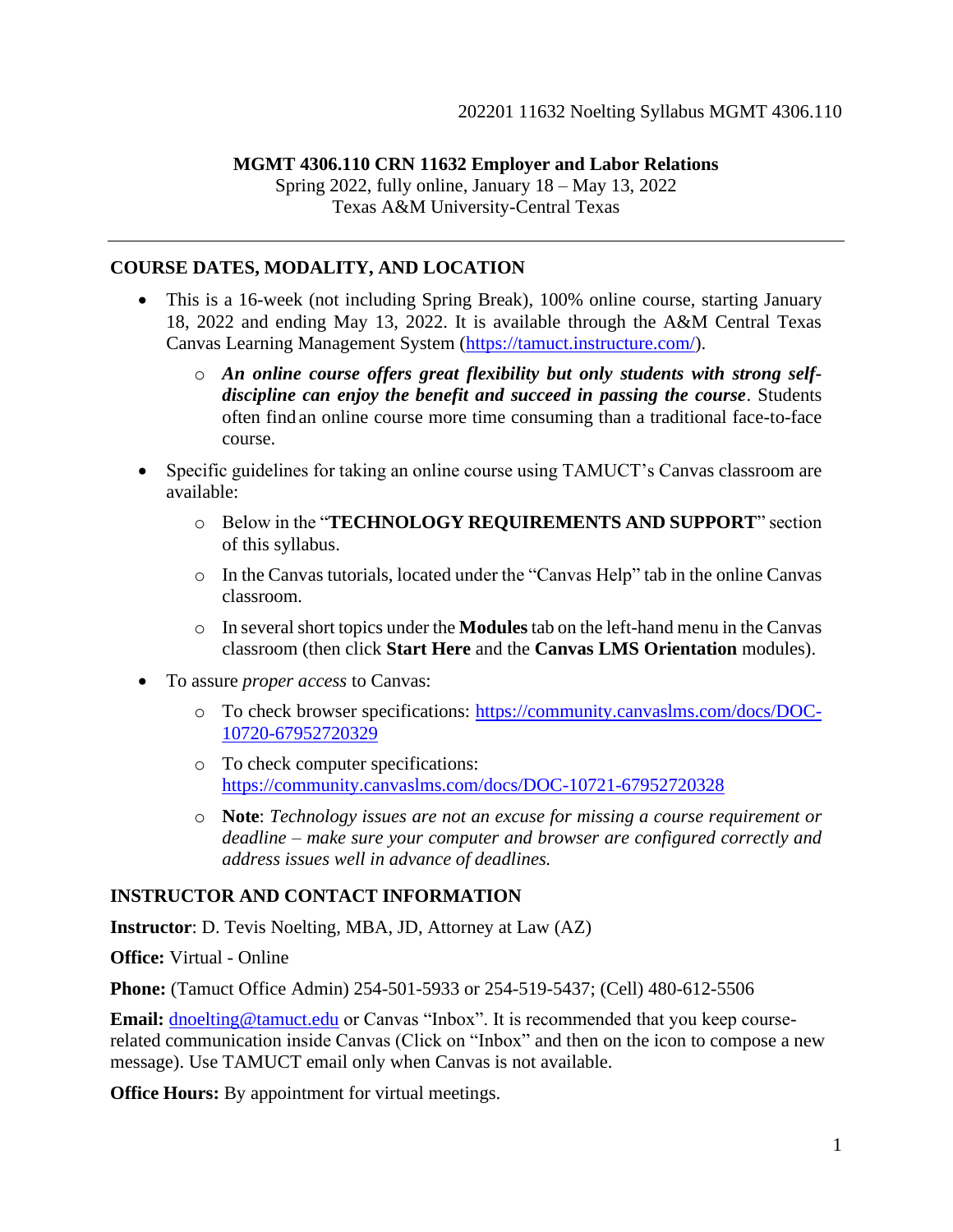**Student**-**instructor interaction:** During office hours listed above, I will be available for virtual meetings via any number of apps (for example What's App, or similar). If you wish to meet by phone or web-conference, please email me your availability and I will respond with a confirmed time. I check my emails daily during weekdays and will respond to your messages within 24-48 hours. I check Canvas daily, M – F, but less frequently Saturday and Sunday. *Occasionally, a University meeting or conference travel will preempt a prompt response to your message. When this occurs, I will post a message via an Instructor Announcement in Canvas***.**

## **Emergency Warning System for Texas A&M University-Central Texas**

**SAFEZONE.** SafeZone provides a public safety application that gives you the ability to call for help with the push of a button. It also provides Texas A&M University-Central Texas the ability to communicate emergency information quickly via push notifications, email, and text messages. All students automatically receive email and text messages via their myCT accounts.

Downloading SafeZone allows access to push notifications and enables you to connect directly for help through the app.

You can download SafeZone from the app store and use your myCT credentials to log in. If you would like more information, you can visit the [SafeZone](http://www.safezoneapp.com/) website [www.safezoneapp.com].

To register SafeZone on your phone, please follow these 3 easy steps*:*

- 1. Download the SafeZone App from your phone store using the link below:
	- o [iPhone/iPad:](https://apps.apple.com/app/safezone/id533054756) [https://apps.apple.com/app/safezone/id533054756]
	- o [Android Phone / Tablet](https://play.google.com/store/apps/details?id=com.criticalarc.safezoneapp) [https://play.google.com/store/apps/details?id=com.criticalarc.safezoneapp]
	-
- 2. Launch the app and enter your myCT email address (e.g. {name}@tamuct.edu)
- 3. Complete your profile and accept the terms of service

## **TECHNOLOGY REQUIREMENTS AND SUPPORT**

#### **Technology Requirements:**

This course will use the A&M-Central Texas Instructure Canvas learning management system. **We strongly recommend the latest versions of Chrome or Firefox browsers. Canvas no longer supports any version of Internet Explorer.** 

Logon to A&M-Central Texas Canvas [https://tamuct.instructure.com] OR access Canvas through the TAMUCT Online link in myCT [https://tamuct.onecampus.com/]. You will log in through our Microsoft portal

- ✓ Username: Your MyCT username
- ✓ Password: Your MyCT password

## **Online Proctored Testing**

A&M-Central Texas uses Proctorio for online identity verification and proctored testing. This service is provided at no direct cost to students.

✓ This course requires proctored testing. **The technology requirements are**: Any computer meeting the minimum computing requirements, plus web camera, speaker, and microphone (or headset). Proctorio also requires the Chrome web browser with their custom plug in.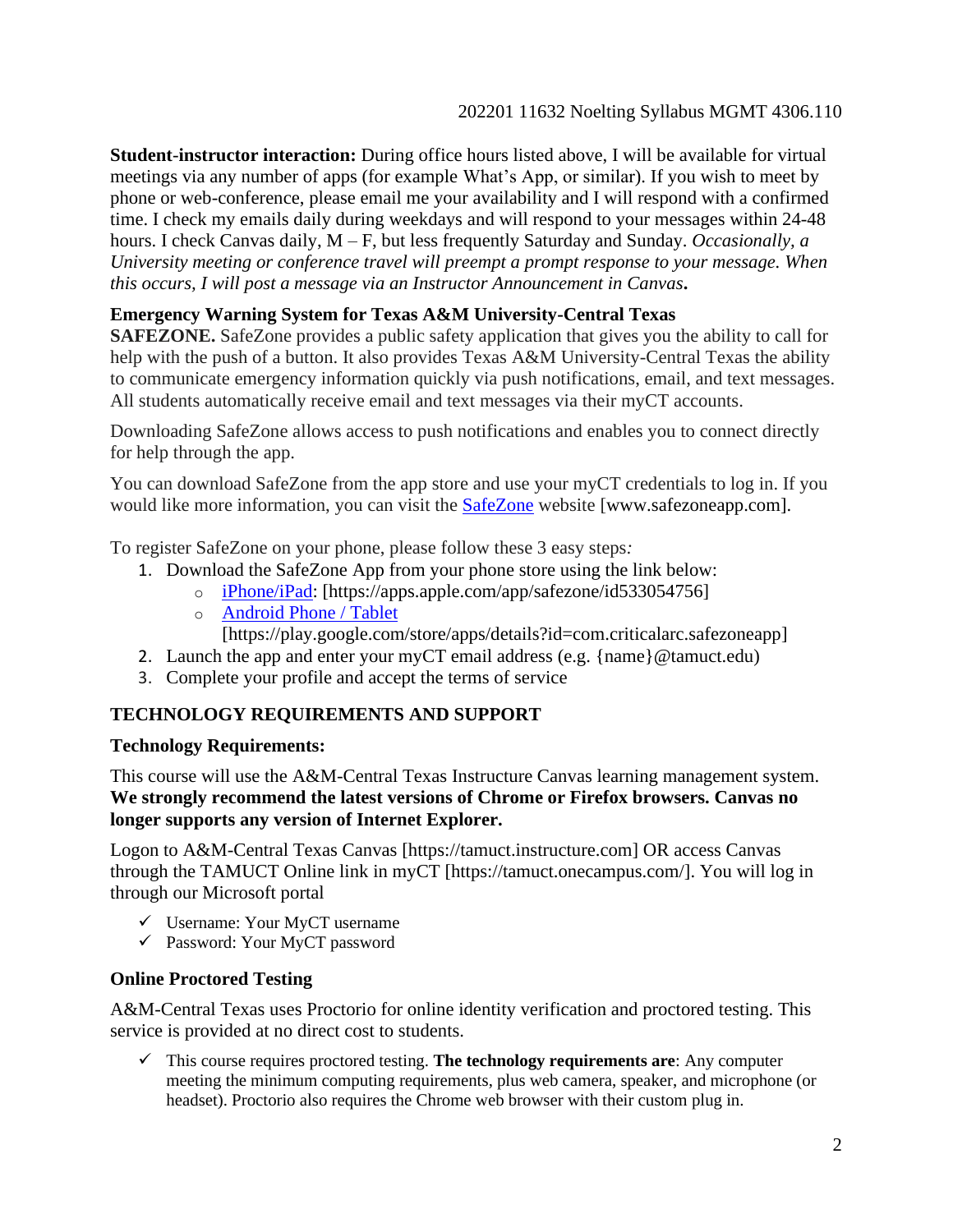## **Technology Support:**

**1.** For A&M Central Texas log-in problems, students should contact Help Desk Central.

24 hours a day, 7 days a week: Email: helpdesk@tamu.edu Phone: (254) 519-5466 [Web Chat:](http://hdc.tamu.edu/) [http://hdc.tamu.edu] *Please let the support technician know you are an A&M-Central Texas student.*

**2.** For issues with Canvas,

- Inside of Canvas use the "Help" tab on the left menu.
- Select "chat with Canvas support," or
- Submit a support request to "Report a Problem" or
- Call the Canvas support line:1-844-757-0953

**3.** For issues with McGraw-Connect

- CALL: (800) 331-5094
- EMAIL & CHAT: mhhe.com/support
	- o MONDAY-THURSDAY: 24 hours
	- o FRIDAY: 12 AM 9 PM EST
	- o SATURDAY: 10 AM 8 PM EST
	- $\circ$  SUNDAY: 12 PM 12 AM EST

**4.** For issues related to course content and requirements, contact your instructor, using Canvas messaging.

#### **COURSE INFORMATION**

#### **Course Overview and description:**

The study of collective bargaining, labor market fundamentals, unionism, and related issues of labor economics.

#### **Course Objectives & Outcomes (CLOs)**

At the conclusion of the course the student should be able to, at an acceptable level per the grading scale:

- 1. Describe the basic features of the U.S. labor relations system such as collective bargaining, detailed union contracts, and private sector union density decline. (MLO 2, 3, 9)
- 2. Explain the four distinct schools of thought about the employment relationships and identify alternative methods for making workplace rules. (MLO 4-6, 9)
- 3. Explain what happened during the major events in U.S. labor history and why each is important. (MLO 7-10)
- 4. Describe the major provisions of US labor laws, the role of the NLRB and other agencies, and be able to compare and contrast private and public-sector law. (MLO 11-14, 40)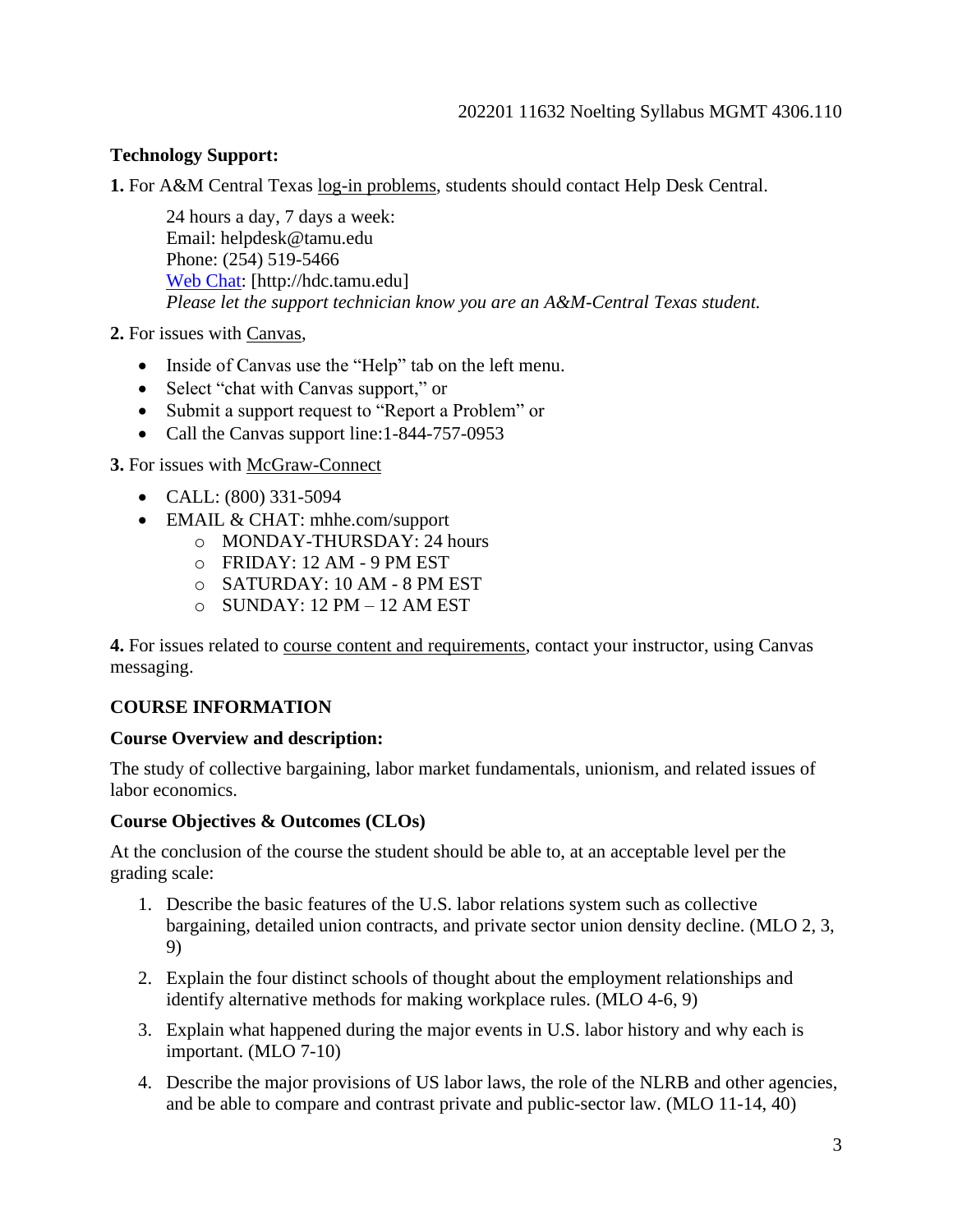- 5. Describe the traditional union strategies and their alternatives as well as the organizational structure of unions. (MLO 15-17, 40)
- 6. Explain how unions organize and tactics used by employers to weaken support for unionizing. (MLO 18-21, 40)
- 7. Describe the bargaining process. (MLO 22-24, 40)
- 8. Describe the different types of strikes, impasses, and forms of dispute resolution and how the strengths and weaknesses of each. (MLO 25, 26, 40)
- 9. Explain how union contracts work, identify important provisions, and describe how grievances are resolved. (MLO 27, 40)
- 10. Gain hands on experience developing a negotiation plan for a collective bargaining simulation. (MLO 1-27)
- 11. Gain hands on experience negotiating a collective bargaining agreement. (MLO 1-27)
- 12. Gain experience writing memorandums to your supervisors explaining why your collective bargaining negotiation strategy is advantageous. (MLO 1-31)
- 13. Explain the pressures for increased workplace flexibility, employee empowerment, and labor-management partnerships in the contemporary employment relationship, and strategies for implementation. (MLO 1, 29-31, 40)
- 14. Describe the labor relations challenges for managers in multinational companies and strategies for representing workers in a global economy. (MLO 1, 32-36, 40)
- 15. Compare and contrast labor relations in a variety of countries. (MLO 35, 40)
- 16. Discuss alternative directions for corporate behaviors and labor relations public policies in the  $21<sup>st</sup>$  century. (MLO 1, 36-39)
- 17. Demonstrate and maintain professionalism in communications. (all class interaction within Canvas, or outside). (MLO 1-40)

### **Student Weekly Module Learning Outcomes (MLOs):**

At the conclusion of the course the student should be able to (at any acceptable level per the grading scale):

- 1. Explain how labor relations can affect your future work environment.
- 2. Define how the objectives of the employment relationship (efficiency, equity, and voice) relate to labor relations (striking a balance).
- 3. Discuss the current pressures on the US labor relations system on both the corporate side and the labor side.
- 4. Compare and contrast the mainstream economics, human resource management, industrial relations, and critical or Marxist industrial relations.
- 5. Identify alternative methods for making workplace rules that do not involve unions.
- 6. Compare and contrast employee representation through labor unions to other methods of workplace governance.
- 7. Describe the major events in U.S. labor history including the Great Uprising of 1877.
- 8. Identify how employers tried to stay union-free in the early 1900s.
- 9. Discuss the material learned during weeks 1-8 in short essay format.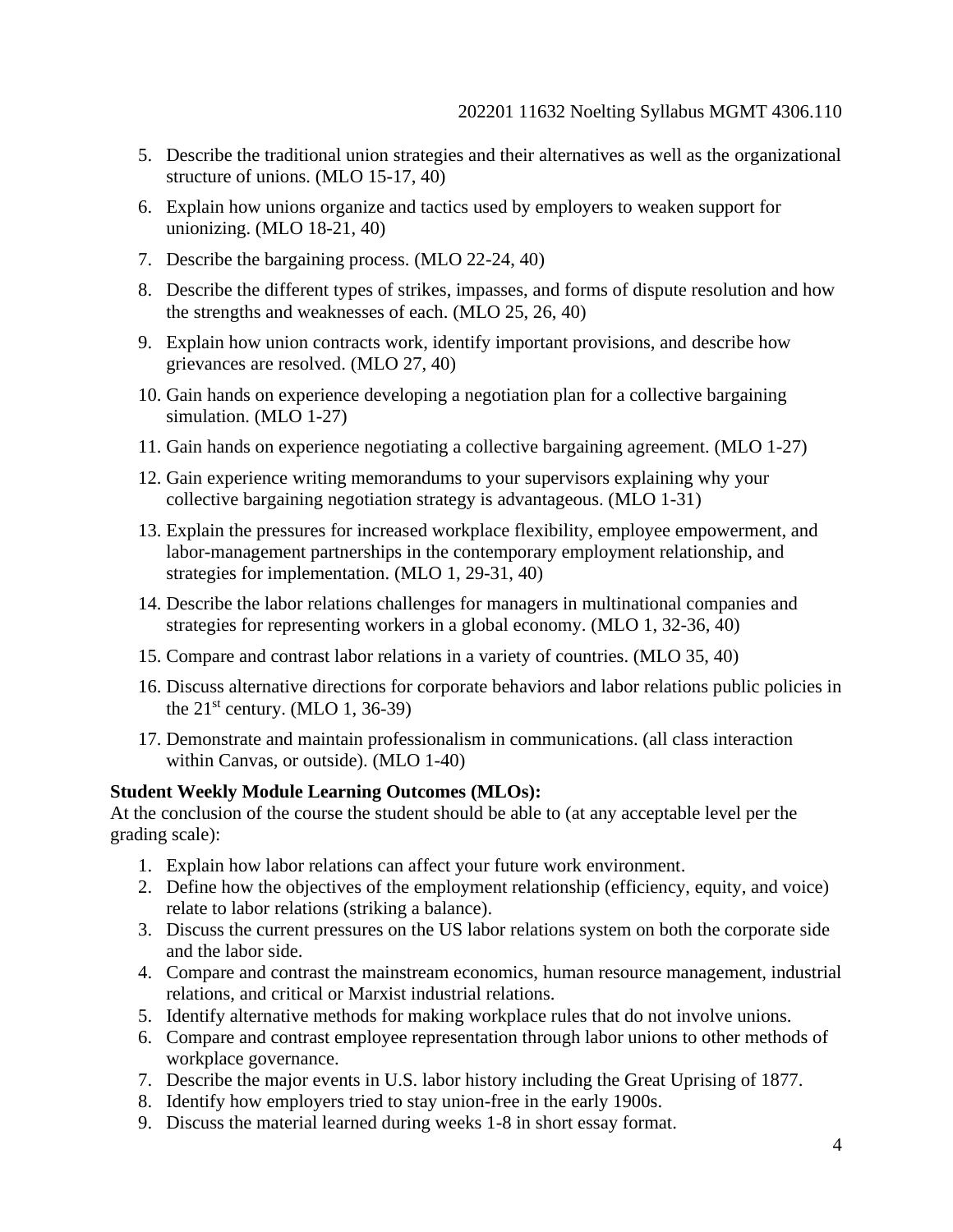- 10. Discuss how workers have tried to form unions throughout U.S. history and the influences on their successes and failures.
- 11. Summarize the major provisions of the Wagner Act, Taft-Hartley Act, and Landrum-Griffin Act.
- 12. Summarize the role of the National Labor Relations Board and similar agencies.
- 13. Be able to compare the similarities and differences between private and public-sector labor law.
- 14. Identify the current criticisms of U.S. labor law and possible directions for reform.
- 15. Be able to describe the following traditional union strategies: business unionism, job control unionism, and the servicing model.
- 16. Be able to describe the following alterative union strategies: social unionism, employee empowerment unionism, and the employment model.
- 17. Summarize the organizational structure of unions and the labor movement in the United States.
- 18. Discuss the range of possible management strategies toward labor unions and how they relate to human resource strategies and business strategies.
- 19. Describe how new unions are formed through the organizing process.
- 20. Be able to describe the election process.
- 21. Discuss how employers and unions try to weaken or strengthen union support in the workplace.
- 22. Identify the various steps and stages of the bargaining process.
- 23. Discuss the pressures for changing from traditional to integrative bargaining and why this is difficult.
- 24. Identify and explain the different options for resolving bargaining disputes and impacts.
- 25. Identify the different types of strikes and lockouts and how they are used.
- 26. Compare and contrast mediation, arbitration, and fact-finding.
- 27. Understand the nature of U.S. union contracts and be able to explain important contractual provisions.
- 28. Discuss the process for how grievances are resolved.
- 29. Discuss the pressures for increased flexibility, empowerment, and labor-management partnerships.
- 30. Describe the conflicts between flexibility, empowerment, and labor-management partnerships on the one hand, and the traditional U.S. model of job control unionism on the other.
- 31. Summarize the debates about nonunion employee representation.
- 32. Discuss the key elements of globalization and how they affect the employment relationship and labor relations.
- 33. Explain various strategies for representing workers in a global economy.
- 34. Describe the labor relations challenges for managers in multinational companies.
- 35. Summarize the basic features of labor relations systems in: Canada, Mexico, Great Britain, Ireland, France, Germany, Sweden, Eastern Europe, Australia, New Zealand, Japan, and developing Asian countries.
- 36. Summarize various options in labor relations systems for reacting to the pressures of globalization, decentralization, and flexibility while trying to balance efficiency, equity and voice.
- 37. Discuss alterative directions for corporate behaviors in the  $21<sup>st</sup>$  century.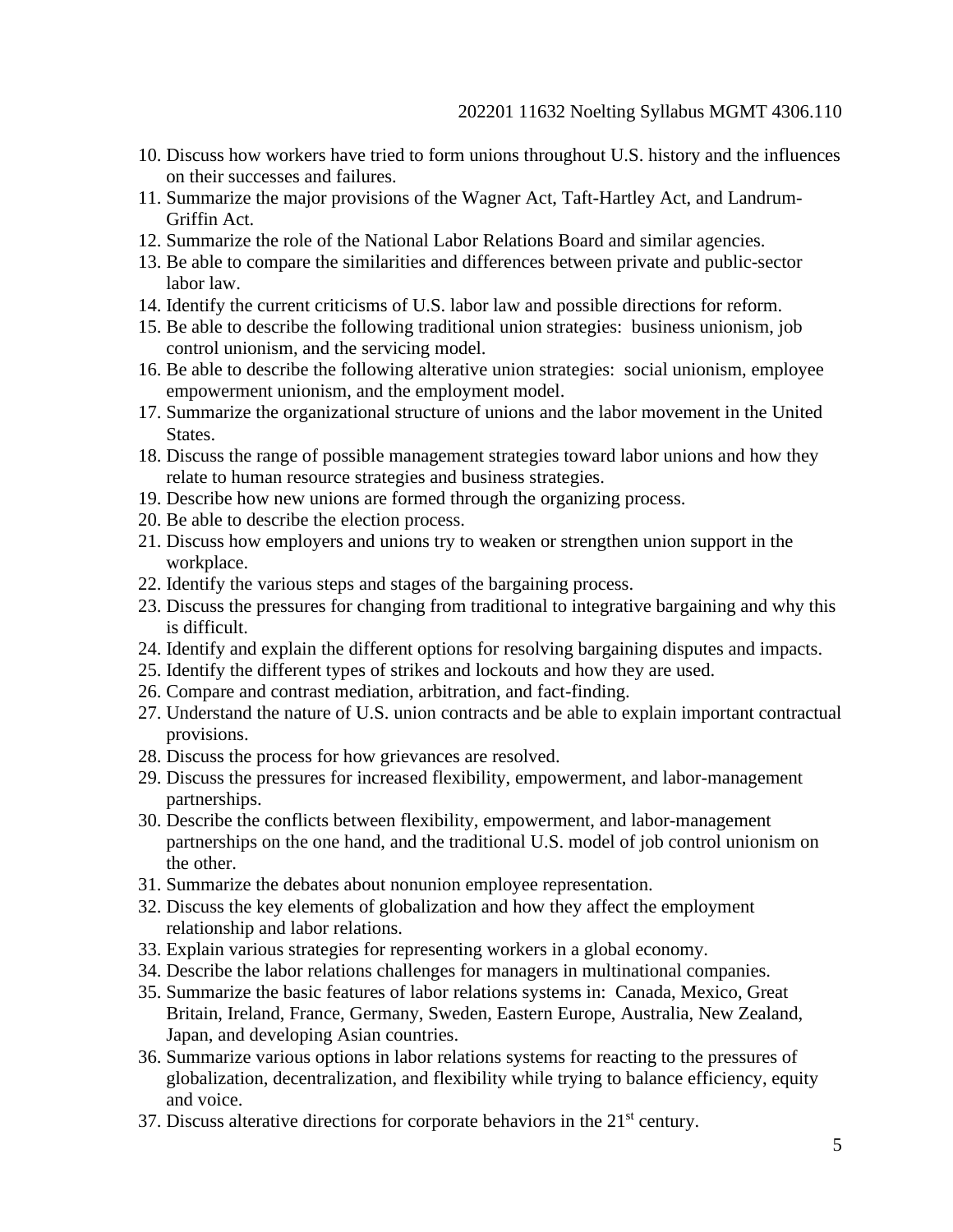- 38. Identify alternative directions for labor relations public policies in the  $21<sup>st</sup>$  century.
- 39. Summarize the strategic management and leadership issues pertaining to labor relations for managers and union leaders in the  $21<sup>st</sup>$  century.
- 40. Discuss the material learned during weeks 9-16 in short essay format.

*Objectives Disclaimer:* The above are simply the main focus areas, but they are by no means the only areas where assignment or exam questions may come from. All material in the Text, Audio Lectures, and articles posted in Canvas is fair game. The audio lectures are beneficial for both general knowledge and exam success.

## **Required Reading and Textbook(s):**

**1. Text**



Labor Relations: Striking a Balance, 6<sup>th</sup> Ed., (2020), John W. Budd, New York, NY: McGraw-Hill Education, ISBN – 9781264352135**.**

This is a loose-leaf version of the text with Connect access to complete online assignments that is being carried by our bookstore.

#### **To access Connect assignments**:

Step 1: Sign into Canvas account

Step 2: From Courses, click on course name.

Step 3: On Canvas course home page, locate and click on

Assignments (via course navigation menu).

Step 4: Click on the Connect assignment.

Step 5: Click on Begin.

Step 6: Do you already have a Connect account?

- If so, enter you email address and password and click Sign In.
- If you need to create a Connect account, click Register.
- Step 7: Enter email address then click Submit.
- Step 8: You have three registration options.
	- REGISTRATION CODE: Enter Connect registration code and click Submit.
	- PURCHASE ONLINE: Click on Buy Online to use a credit card or PayPal.

Step 9: If you do not have a Connect account, you will be prompted to create an account.

• It is recommended to use your school/institution email address when creating an account.

#### **There is at least a one-week free trial available if your book is late in arriving to get you started.**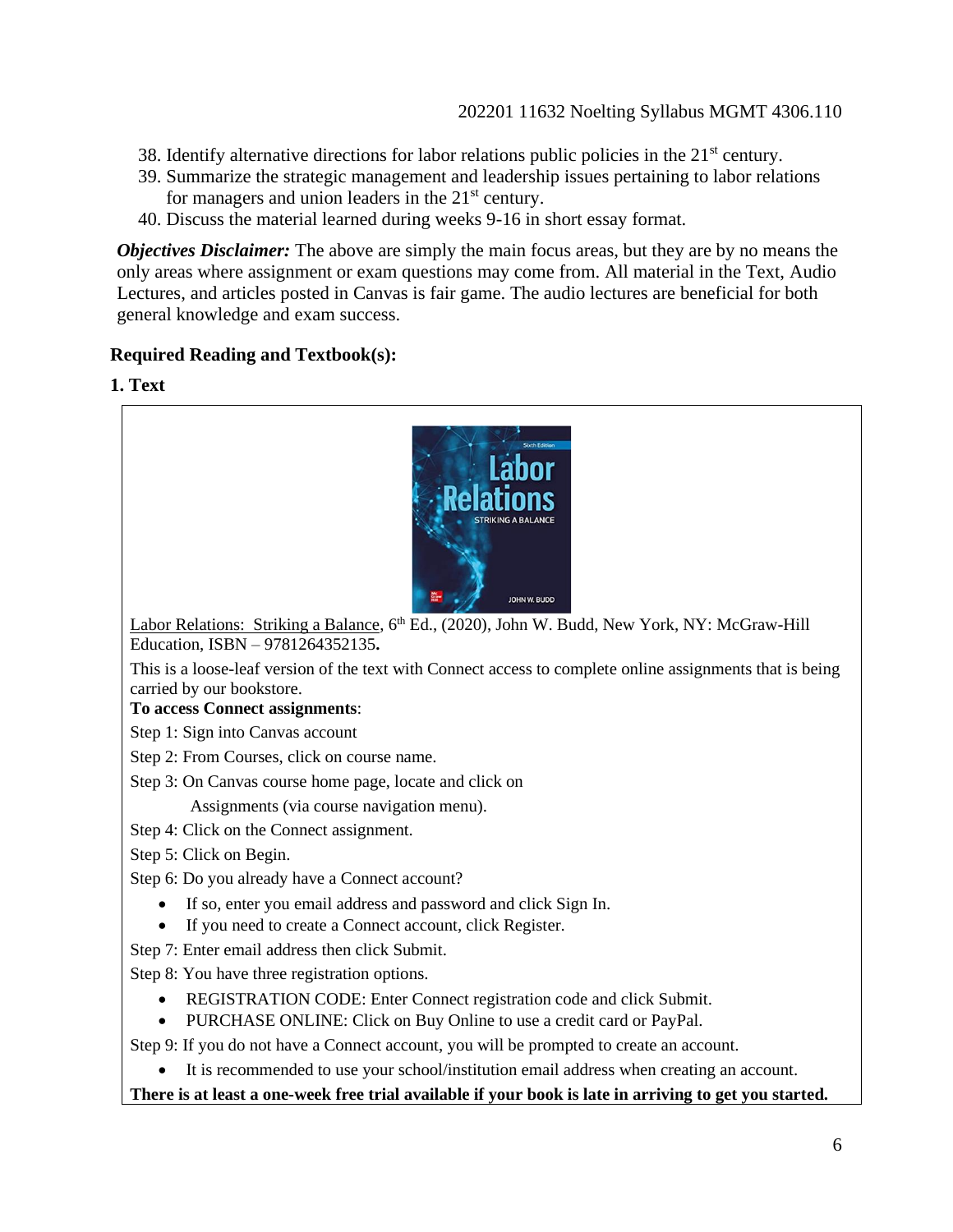*A student of this institution is not under any obligation to purchase a textbook from a universityaffiliated bookstore. The same textbook may also be available from an independent retailer, including an online retailer, for example McGraw-Hill:* <[https://www.mheducation.com/highered/product/labor](https://www.mheducation.com/highered/product/labor-relations-striking-balance-budd/M9781259412387.html)[relations-striking-balance-budd/M9781259412387.html](https://www.mheducation.com/highered/product/labor-relations-striking-balance-budd/M9781259412387.html)*>*

## **2. Instructional Materials**:

#### **Reference Guide for Professional Writing**

American Psychological Association. (2019). Publication manual of American Psychological Association (7th ed.). Washington, D.C. (ISBN-13: 978-1433832161)

- Proper citation, both in-text and references, are a critical part of academic writing.
- Proper citation involves diligent research of relevant previous work from credible sources, accurate representation of those credible sources, and proper attribution to those sources (i.e. giving credit where credit is due).
- Hence, in this course you are required to properly cite your sources, in-text and in a reference list, for all assignments. The APA guideline listed above will help you generate a consistent format of citations and references. For online help formatting your citations, consult the [Owl at Purdue.](https://owl.english.purdue.edu/owl/resource/560/01/)
- For a discussion of why owning a manual is helpful, [click here](https://apastyle.apa.org/products/publication-manual-7th-edition) [\(https://apastyle.apa.org/products/publication-manual-7th-edition\)](https://apastyle.apa.org/products/publication-manual-7th-edition)
- For an explanation of the main differences between the  $6<sup>th</sup>$  edition and the  $7<sup>th</sup>$ edition, [click here](https://www.scribbr.com/apa-style/apa-seventh-edition-changes/) [\(https://www.scribbr.com/apa-style/apa-seventh-edition](https://www.scribbr.com/apa-style/apa-seventh-edition-changes/)[changes/\)](https://www.scribbr.com/apa-style/apa-seventh-edition-changes/).

#### **Equipment**

A properly configured computer (as described above in the "Technology Requirements" section). Speakers or a headset (to listen to audio/video files). Reliable Internet access, MS Word, Excel, and PowerPoint, Adobe Acrobat Reader. For exam proctoring: Web camera, speaker, and microphone (or headset). Chrome web browser with the Proctorio custom plug in.

#### **Instructional Software**

I use normal **power point slides** and **audio presentations** of my chapter lectures, which are posted in Canvas in the relevant module. The lectures are very large files, but do open fairly quickly generally. As well, I use Excel files, **YouTube videos** and **website articles** for instructional purposes. You will also need access to the collective bargaining game (The Zinnia) discussed at the end of your textbook.

## **COURSE REQUIREMENTS**

*The assessments below will measure the applicable Course Learning Objectives (CLOs) and Module Learning Outcomes (MLOs) stated above. In some instances, a particular outcome may be assessed by multiple methods, ex. homework and an exam question.*

*General Note:* **Use APA-style citations (7th edition)** to cite the sources of your information in all assignment submissions.

 $\checkmark$  If you are unacquainted with APA citation style, the reference guide listed in the 'Required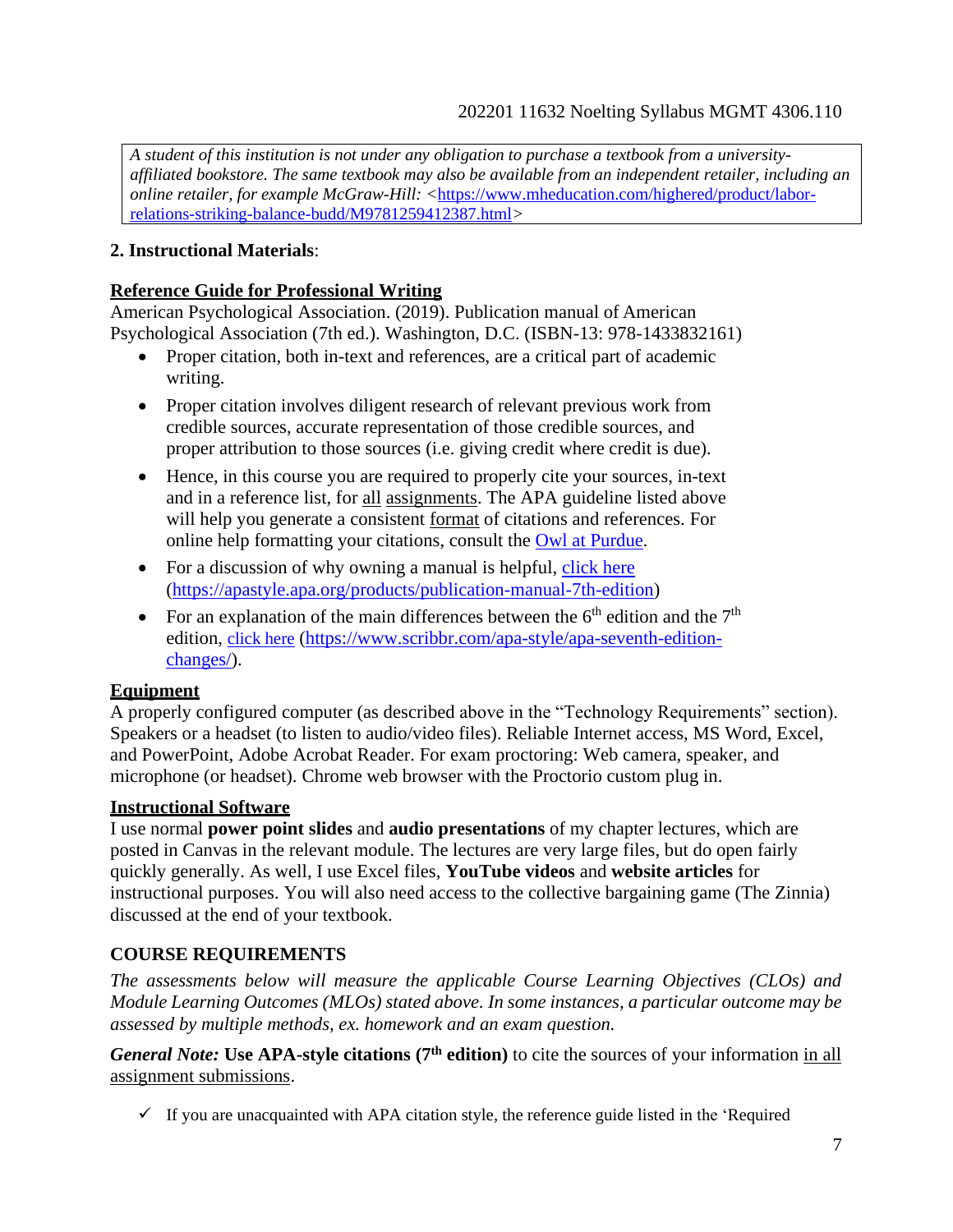Reading and Textbook(s)' section of your syllabus (in 2. Instructional Materials) is helpful for writing and citation.

✓ **All assignments must be submitted in a .doc or .docx format.**

#### *Late work penalties:*

- 1. McGraw Connect Homework & Quizzes No late Assignments are accepted however a certain number (low-grade or not completed) will be dropped at the end of the term.
- 2. Journals No Late submissions are accepted.
- 3. Syllabus Quiz Late submissions allowed though the end of week 2.
- 4. Discussions Late Discussions are accepted up to three days after the due date, but will lose 10% per day late.
- 5. Collective Bargaining project assignments: No Late submissions are accepted.
- 6. Exams: If you fail to take an exam without notifying me *prior to* the exam, you can score no higher than the lowest grade a class member received who took it on time and may sit for a make-up exam *only if* the excuse warrants allowing a make-up.

*PLEASE NOTE:* All assignment & exam due dates and times are for the **central time zone**. Therefore, if you travel to another time zone, you must still turn in all assignments in at the correct time for the central time zone and not the time zone that you are in at that moment. You are responsible for making sure that you make all of your deadlines when traveling to other time zones.

#### *Below, you will find a summary of the assignments and exams. Assignment and exam details are posted in the Canvas classroom* **(in Canvas, click on the "Module" tab, visible on the Class menu. Then click on the relevant module to find assignments)**

**Proctorio Extension Installation (1 EC point) -** Please first read the Proctorio Getting Started topic (a pdf file) posted in the Canvas Orientation Module in the online classroom. It contains information you need for installing Proctorio).

- *Then* **post a screen shot** (or save in WORD) and attach in your assignment folder showing that you've successfully installed the extension in your Chrome browser.
- **The assignment must be completed in order for you to be able to successfully access and sit for the exams.**

**Grading**: You earn 1 EC point, if submitted on time. This assignment is required. *See Course Calendar for due date.*

**Syllabus Quiz (5 points) -** Please complete the syllabus quiz to understand both the structure and content of this course. You will find the link for the quiz in Module 1 (Click on the 'Modules' link on the Canvas course menu). *This assignment assesses CLO 17.* 

**Grading:** A student can do this assignment until 100% is achieved. **See Canvas Calendar for due date**.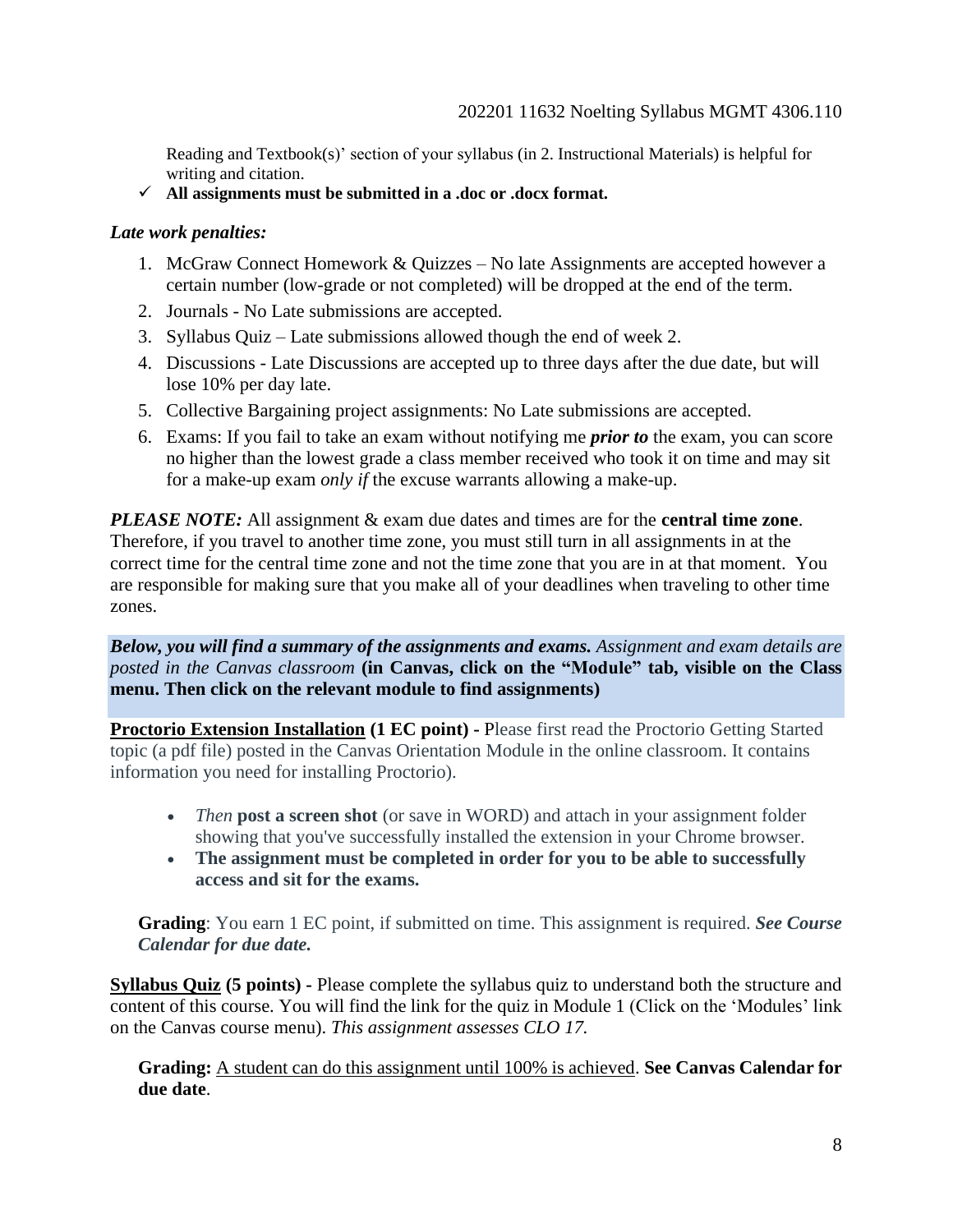**McGraw Connect Homework & Quizzes** (**130 total points) -** Each week you will utilize Connect to complete Homework (HW) questions and quizzes related to the chapter(s) covered that week. Connect HW (5 pts. each) and Quizzes (10 pts. each) cover 13 chapters, but **the worst HWs and the worst quizzes will be dropped** (so that you don't need to panic if you did not do well or missed some items), leaving a total of 130 points available. HW and quizzes come with short time limitations, so you need to be very familiar with the content prior to completing them. *Taken together, these assess all CLOs & MLOs.*

**Grading:** Answers are either right or wrong. **Connect gives you immediate grade feedback on each of the quizzes and exercises – once the due date has passed.** *Connect HW & Quizzes are due Sundays by 23:59 CT*. **See Course Calendar for due dates**.

**Chapter Concept Spot Checks (Extra Credit)** You will occasionally see spot checks (pop quizzes) about important chapter concepts. This will motivate you to check into the classroom on a regular basis and give you an opportunity to earn a few points while learning where you need to review chapter concepts that are unclear to you.

**Grading:** In order to earn extra credit for the chapter concept spot checks, you complete the pop quizzes on time. No late quizzes are accepted for extra credit points, *however you should take them anyway in order to understand what concepts need more of your attention*.

**Discussions (70 points - 7 @ 10 points each) –** During each two-week module work period, prior to **Module** 4 when you begin working in teams, you will have the opportunity to get to know one another and share thoughts concerning various employee and labor relations concepts, events, and issues. **Towards the end of the course, extra credit discussions will be available for you to participate in if you feel your grade would benefit.** *Taken together, these assess all CLOs & MLOs***.**

**Grading:** In order to receive full credit for each discussion, you must at least **(1)** submit a thoughtful substantive and relevant **original post** (2.5 points) *and,* in a separate post **(2) reply** substantively to another student's post. Administrative posts like "I agree" do not earn points (2.5 points). A **Grade Rubric** can be found in **Appendix A** at the end of this Syllabus. *Discussions will be due Sundays by 23:59 CT*. **See Course Calendar for due dates***.*

**Journal Postings** (**50 Points - 5 @ 10 points each) –** Every few chapters (5 total entries), you will reflect on what you have learned during the last couple of chapters and what you found troubling or confusing in the following manner. You may access the Journal assignments by clicking on 'Modules' in Canvas, and then on the relevant module to see the chapters covered during that twoweek period. The link for each journal will open for the module that it is due. *Journals taken together, assess all CLOs & MLOs.*

**Grading:** In order to receive full credit, you must at least **(1) thoughtfully & substantively**  reflect on what you learned in the past two weeks or found interesting, in at least two sentences. In a separate paragraph, (2) **state** what you found confusing about the concepts covered (muddiest issue) and either write any questions that you have or, if you have no questions on the material, write "I have no questions" or something similar. Finally, you must **(3)** type your journal post **in the text box and do not attach** your journal in a Word document (journals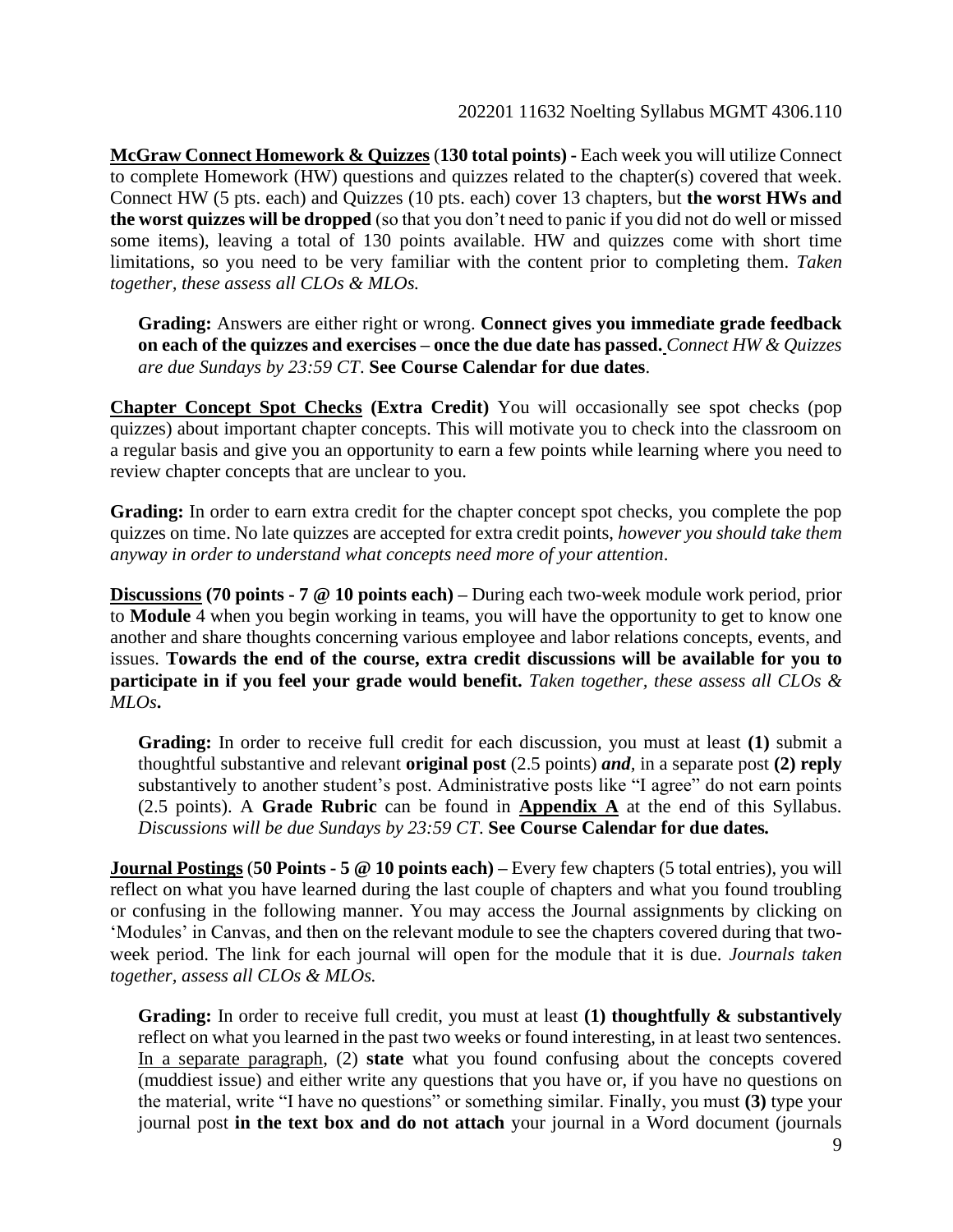submitted as attachments or not in the textbox will not be graded). I will generally respond to Journal posts within a week of their due date and if you have any questions, I will answer by replying directly to your journal entry. There are no format requirements for requirement #2, other than it appearing separately from requirement #1. *You will lose 2 points if you do not state whether you have questions or not.* Each Journal entry should only consider material covered during the two-week period (*4 points will be taken off if you stray from the chapter topics covered during that period*). *Journals will be due Mondays by 23:59 CT*. **See Course Calendar for specific due dates**.

**Collective Bargaining Project (145 Points, detailed below in each assignment) -** Students will participate in the collective bargaining simulation known as "The Zinnia and Service Workers Local H-56." In this simulation, students will represent either the Zinnia or Service Workers Local H-56 as they engage in collective bargaining. *This project fulfills CLOs 10-12, and 17).*

- ✓ A **brief introduction** to this exercise can be found in **Appendix D of your textbook** and even more information can be found at [www.thezinnia.com.](http://www.thezinnia.com/)
- $\checkmark$  Assignment details  $\&$  a Grade Rubrics for each activity can be found in Appendix B at the end of this syllabus and in Canvas (Click on "Modules" and then on the project assignment topic).

## *Project Activities*

- **1. Bargaining preferences – (5 points)** *This assignment assesses CLO 17.*
	- $\checkmark$  You will need to decide whether you want to bargain from management's perspective or from labor's perspective. *Be sure to seriously consider that bargaining for a perspective that you are actually against can help you understand the 'other side' and gain insight into the strengths and weaknesses of your own (real) perspective.*
	- $\checkmark$  You will also need to find a classmate who is willing to be your bargaining partner for the rounds 1 & 2 negotiations.
	- ✓ **Post your preferences in the Bargaining Preferences Discussion** and be sure to see which classmates you may be able to negotiate with. *Respond to your peers' posts*.

**Grading:** Completion required. If you do not, the choice will be made for you by the instructor. *See Course Calendar for due date.*

**2. Personal bargaining timeline plan – (5 points)**. *This assignment assesses CLO 17.* You should structure your personal timeline for completing project activities, which is consistent with your personal/work schedule and your timeline dates for each activity should be earlier than the due dates stated in the Course Calendar for each project activity in order to ensure *timely* completion of the project activities. **Post in your assignment folder.**

**Grading:** A fully developed timeline, consistent with the Course Calendar activity due dates is required to earn full credit. *Keep in mind that bargaining with a classmate takes time so your timeline due dates should be prior to the due dates stated in the Course Calendar*. *See Course Calendar for due date.*

**3. Collective Bargaining Simulation-Website Quiz - (20 points)**: You will take a Simulation Quiz to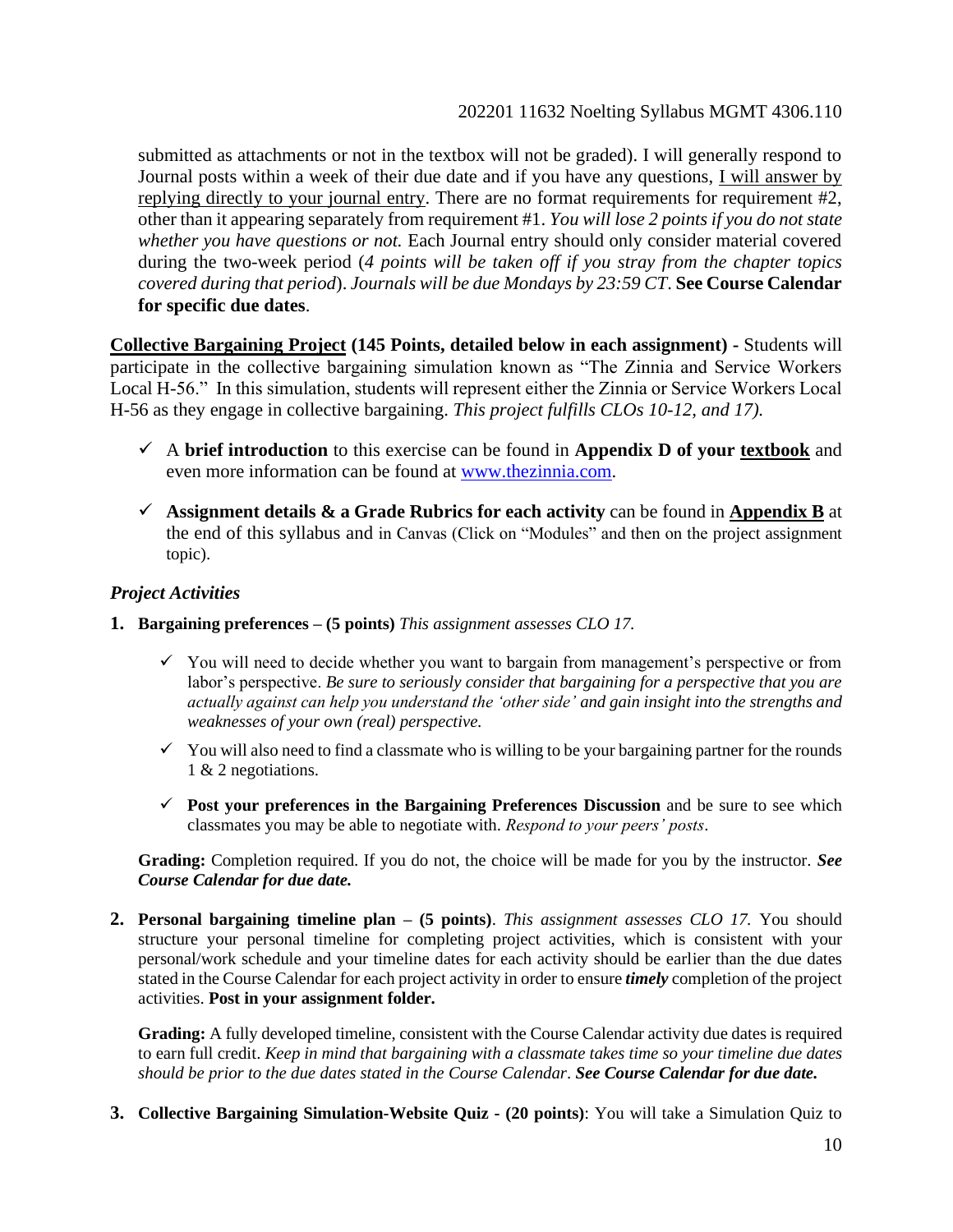assess your understanding of the [www.thezinnia.com](http://www.thezinnia.com/) simulation website. *This assignment assesses CLO 10-11.* 

**Grading:** You can do this assignment until 100% is achieved. *See Canvas Calendar for due date.*

**4. Negotiation plan for Round 1 - (25 points) –** Assignment requirements and the 'settlement form' you must complete can be found in **Appendix C** at the end of this Syllabus. *This assignment assesses CLO 10, 17.*

**Grading:** In order to receive full credit, you must *fully complete* an individual negotiation plan and the Round 1 settlement form that conforms to the assignment requirements stated in Appendix C. **Post to your assignment folder**. *See Course Calendar for due date.*

**5. Bargaining partner verification (2 EC points):** You need to verify the availability of the classmate you chose in Module 1 (Bargaining preferences). **Post to your assignment folder** *Please contact me ASAP if you do not have a bargaining partner. This assignment assesses CLO 17.*

**Grading:** Verification required – you need a bargaining partner to negotiate rounds 1 and 2. If you do not have a partner and do not contact me, you will forfeit the remaining project points. *See Course Calendar for due date.*

**6. Negotiate Round 1 – (20 points):** You will set up a group space in Canvas in order to conduct negotiation with a classmate who chose the opposite side (see bargaining preference step 1. above). In the group area, you will be able to post files and document the interactions of your Bargaining in both Round1 and Round 2. *This assignment assesses CLO 10, 11, 17.*

**Grading:** You must *negotiate 100% of the items stated in your negotiation plan*. To earn credit for Round 1, your negotiations with each other as well as the work/documents you created in preparation must be visible in your negotiation group space. **Note**: Little or no participation in negotiations will lower your grade significantly. *See Course Calendar for due date.*

**7. After Action Review #1 (AAR1) – (25 points)**: Discuss what went right with the strategy in your negotiation plan (the one you submitted for Round 1) and what went wrong. Explain what needs to be changed in your negotiation plan for Round 2. Enter the new numbers for Round 2 in the Round 2 settlement form in Appendix C. *This assignment assesses CLO 10, 11, 17.*

**Grading:** For full credit, your submission must include a discussion of the changes that you recommend for your negotiation plan, *based on a clear description of both* what went right and what went wrong. **Post to your assignment folder**. *See Course Calendar for due date.*

**8. Negotiate Round 2 – (20 points):** Choose the same classmate as in Round 1. *If not possible, contact me*. Then negotiate with a classmate using the changes stated in your AAR1. For Round 2, you will use the same group area to negotiate, post files, document the interactions of your Bargaining in both Round 1 and Round 2. *This assignment assesses CLO 10, 11, 17*

**Grading:** You will *negotiate until 100% of the items in your AAR1 are agreed upon or until you reach an impasse*. To earn credit for Round 2, your negotiations with each other as well as the work/documents you created in preparation must be visible in your negotiation group space. **Note**: Little or no participation in negotiations will lower your grade significantly. *See Course Calendar for due date*.

**9. After Action Review #2 (AAR2) – (25 points):** Discuss what went right with your strategy revisions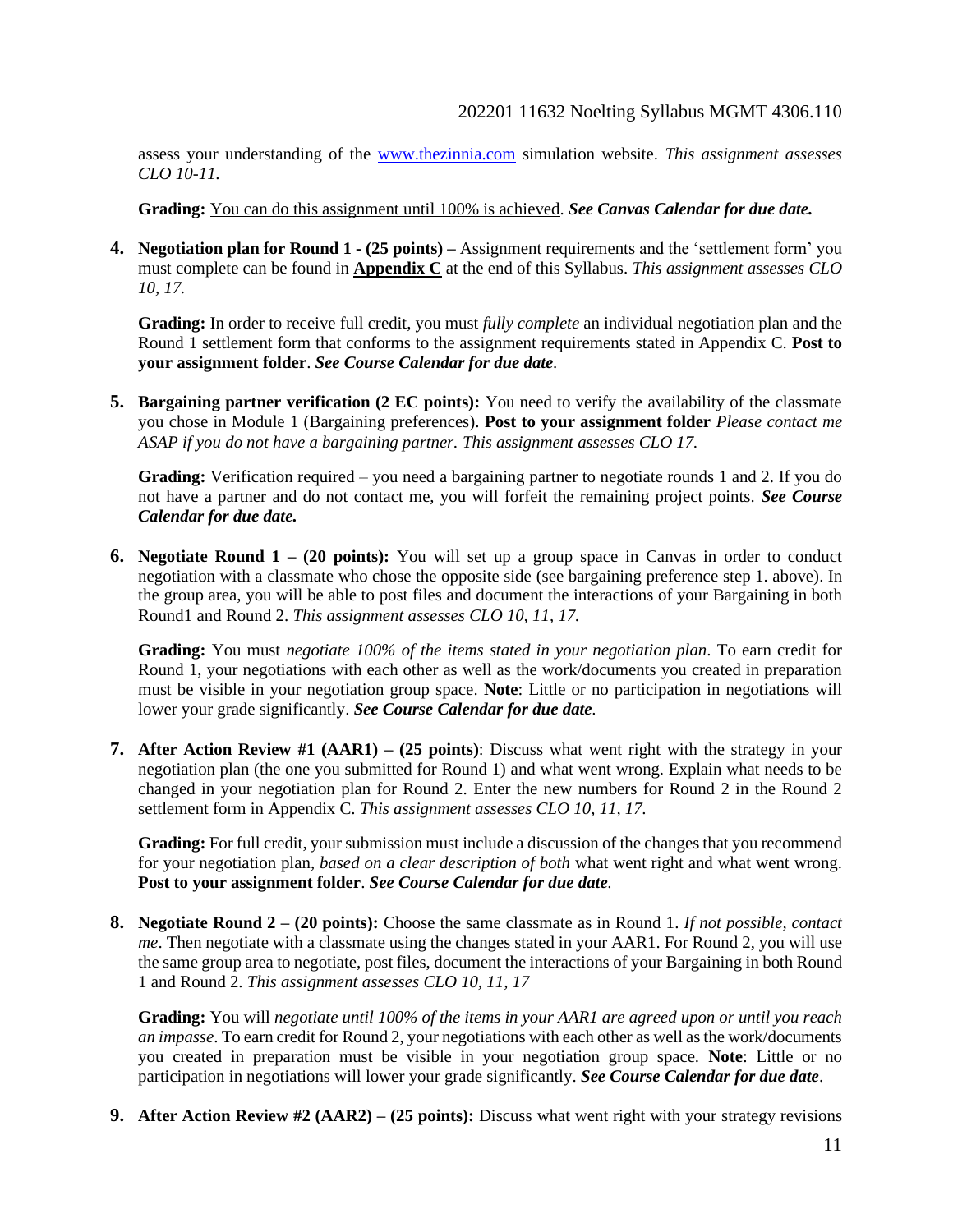in your AAR1, and what went wrong, and whether you ended negotiation without coming to agreement (If so, you are officially "on strike"). *This assignment assesses CLO 12, 17.* **Below is a summary however see Appendix B for the full assignment details***.*

 $\checkmark$  Submit in memo form, addressed to your boss (different depending on whether you are management or labor): A summary of: Rounds 1 & 2 negotiation results; and a discussion of the final agreement (if any) you negotiated or if "on strike", a discussion explaining why you ended up on strike. Use the final settlement form in Appendix C.

**Grading:** For full credit, your submission must confirm to the requirements stated in Appendix B. **Post to your assignment folder**. *See Course Calendar for due date.*

- **10. Exams 600 points (200 Points each)** Exam 1 covers Chapters 1-5, Exam 2 covers Chapters 6-9, and Exam 3 covers Chapters 10-13. *This assignment assesses CLO 1-9 13-17.*
	- You can access exams *only* when the exam window opens. Please note that the links for the tests may not show up until the test is scheduled. **See the Schedule and Canvas Calendar for dates and availability windows.**

**Please schedule around the available exam window.** If there is an unavoidable conflict, you must let me know **ahead of time**, not after. You cannot retake the exam or reschedule the exam after the fact unless you have documentation of an extenuating circumstances outside of your control. Make-up exams if permitted, will be an entirely different structure (all essay), so it is important to contact me before the exam. *If you fail to take an exam without notifying me prior to the exam window, you can score will no higher than the lowest grade a class member received who took it on time and only if the excuse warrants allowing a make-up*.

**Exams are not easy** and will be comprised of multiple choice, T/F questions, and short essay questions. You will have 180 minutes to complete each online examination. Given the time constraints, you will not have time to look up the answers. Follow exam instructions closely and watch the clock as your answers will 'auto-submit' once time has expired. You may use your text, personal notes, and anything I put in Canvas to assist you, but **you may not use another person's help or the internet**. **Googling is cheating! Cutting and pasting from the internet is cheating!**

| <b>Graded Coursework</b>                        | <b>Points/Percentage Weight</b> |
|-------------------------------------------------|---------------------------------|
| Syllabus Quiz                                   | $5$ Points = .5%                |
| McGraw Connect Assignments (13 HW / 13 quizzes) | 130 Points = $13%$              |
| Discussions (7 $@$ 10 points each)              | 70 points = $7\%$               |
| Journals $(5 \t@ 10 \t points each)$            | 50 Points = $5\%$               |
| <b>Collective Bargaining Project</b>            | 145 Points = $14.5\%$           |
| Exams $(3 \t@ 200 \t points each)$              | 600 Points = $60\%$             |
| <b>Total Points &amp; Weight:</b>               | 1000 Points = $100\%$           |

**Grading Criteria Rubric and Conversion to Letter Grade**

**Class Communications Policy (CLO 17**): Online communication is a very critical component of any online environment, and in this course, you are expected to conduct yourself in a respectful manner. Be sure to abide by the following guidelines when participating in the various methods of communication with instructors and classmates: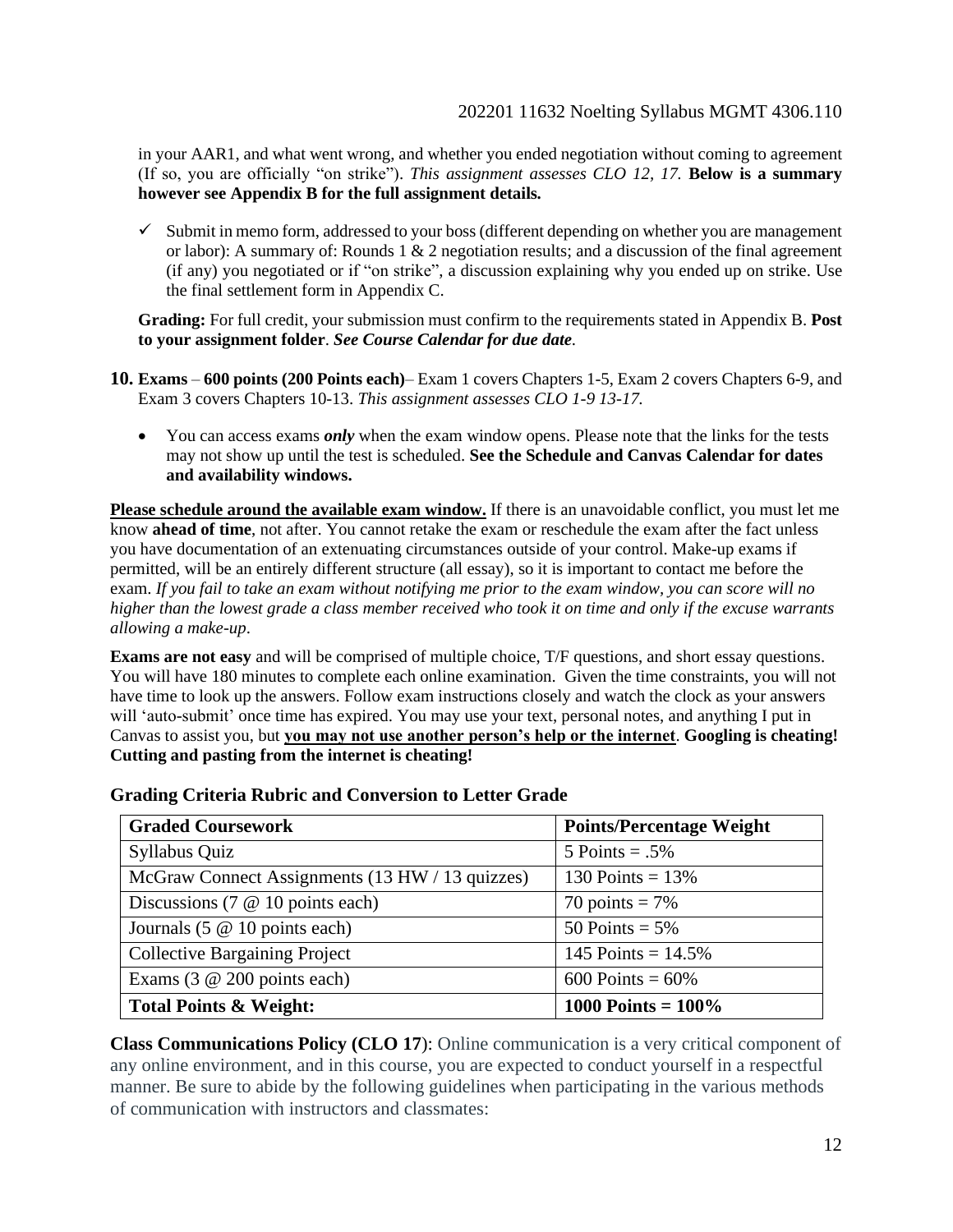- 1. Think your response through before responding. Before you submit your comments, proofread your comments to prevent any misunderstandings from occurring.
- 2. Do not capitalize everything. Capital letters may be used for the occasional EMPHASIS, but avoid typing completely in capital letters AS IT MAY APPEAR AS THOUGH YOU'RE SHOUTING!
- 3. Keep conversations clean from foul language. The online course is an environment for positive feedback and productive dialogue. Profanity will not be tolerated.
- 4. Use correct spelling and proper grammar. Keep your responses on topic and concise. Do not write long responses, for it will not likely be read or take up too much of another person's time.
- 5. Do not ramble. You are not the only person behind a keyboard. Be mindful of others' feelings and treat them with the same respect that everyone deserves.
- 6. Communicate respectfully, thoughtfully considering whether what you say or write might come across negatively to others. Assertive, constructive communication is not negative or aggressive!

It is vital for business success to be able to communicate courteously and professionally, as saying the wrong thing to the wrong person could ruin one's career, thus we have CLO 17. I reserve the right to reduce the grade of a student who communicates in a grossly unprofessional manner with respect to another student or myself (email, classroom activities, Canvas messaging, etc.) We can disagree with each another, however we must learn to do so respectfully in order to maintain employment and be successful in business today. Thus:

## *Disrespectful communication in class & team interactions, course messaging, email, or communications using other communication modes & platforms can result in a lower grade, and if severe enough, will be reported to the university for action consistent with university policy.*

In this course, you are also expected to abide by the University's student code of conduct and the policies on classroom.

For more [information regarding the Student Conduct process](https://www.tamuct.edu/student-affairs/student-conduct.html)

[https://www.tamuct.edu/student-affairs/student-conduct.html].

If you know of potential honor violations by other students, you may [submit a report](https://cm.maxient.com/reportingform.php?TAMUCentralTexas&layout_id=0) ,

[https://cm.maxient.com/reportingform.php?TAMUCentralTexas&layout\_id=0].

## **GRADING POLICY**

## **Grading Scale and Adjustments:** *Note the C, D, and F ranges*

 $895-1000 = A - Excellent$  $795-895 = B - Good$  $715-795 = C -$  Acceptable  $645-715 = D$  – Needs Improvement  $645$  or less =  $F -$  Unacceptable

## **Posting of Grades**

• Generally, assignment feedback and grades will be available in Canvas under the "Grades"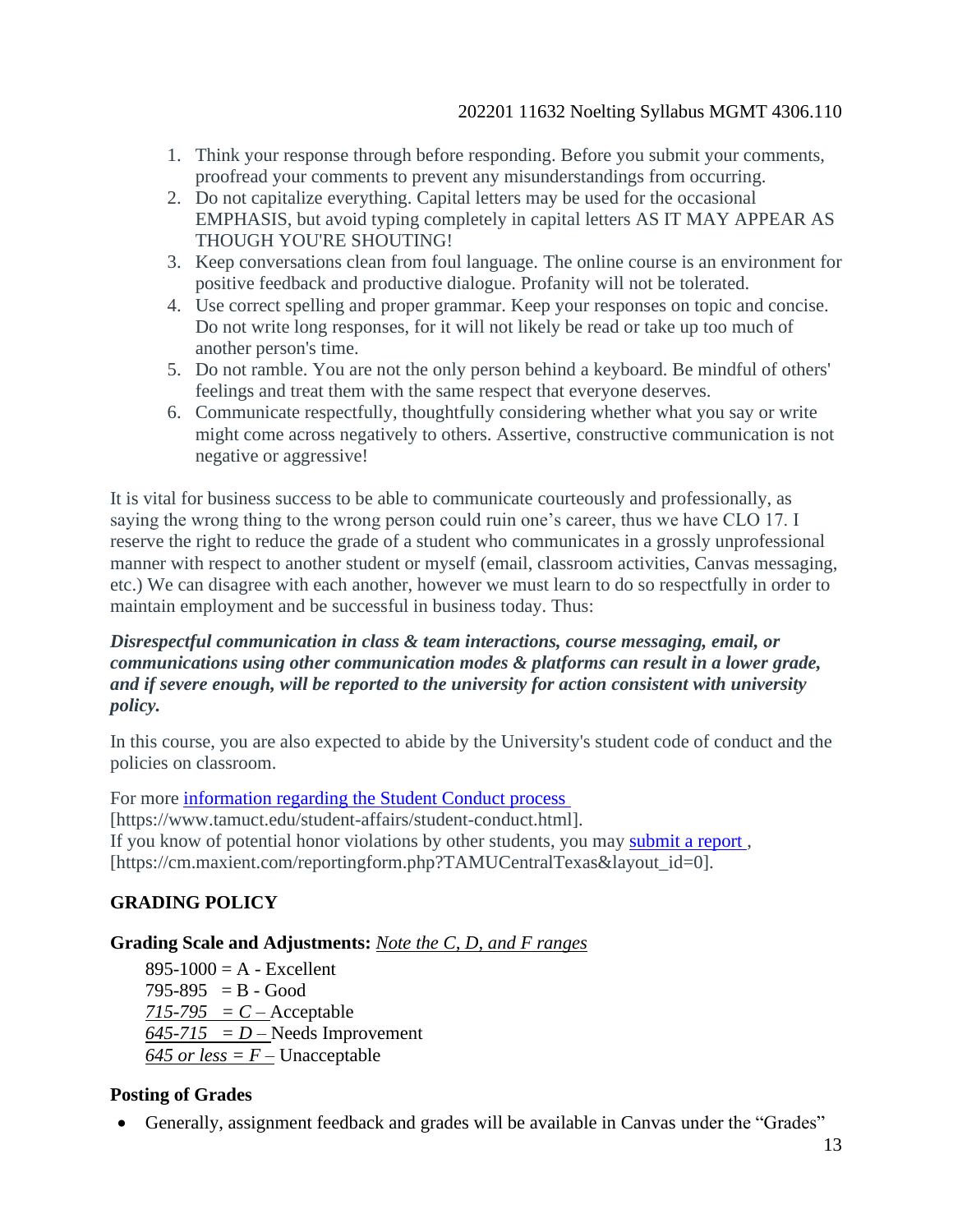tab, allowing you to monitor your progress during the semester.

- I endeavor to give you feedback within a week of due dates, though in exam weeks this may vary somewhat.
- Grades may also be adjusted at the end of the semester based on class results. This means that an average grade may qualify for a higher letter grade than the scale normally provides for, to facilitate an appropriate grade distribution.

## **COURSE OUTLINE AND CALENDAR**

**Important University Dates <** *https://www.tamuct.edu/registrar/academic-calendar.html* **>**

The **course schedule** is provided to assist you in keeping up to date in your studies and in completion of your assignments. These dates are also reflected in the Canvas Course Calendar. All Assignments are due as stated below. Pay attention, as there are multiple things due in each Modules. All times are Central Time*. Note* that changes to this schedule and to assignments could occur during the semester. I will let you know as far in advance as possible about any changes.

**Class Week:** Our class week begins on Tuesdays.

**Module Length:** Each Module is two weeks, except for Module 1 and Module 5

**Tentative Course Schedule (**Available on the next page)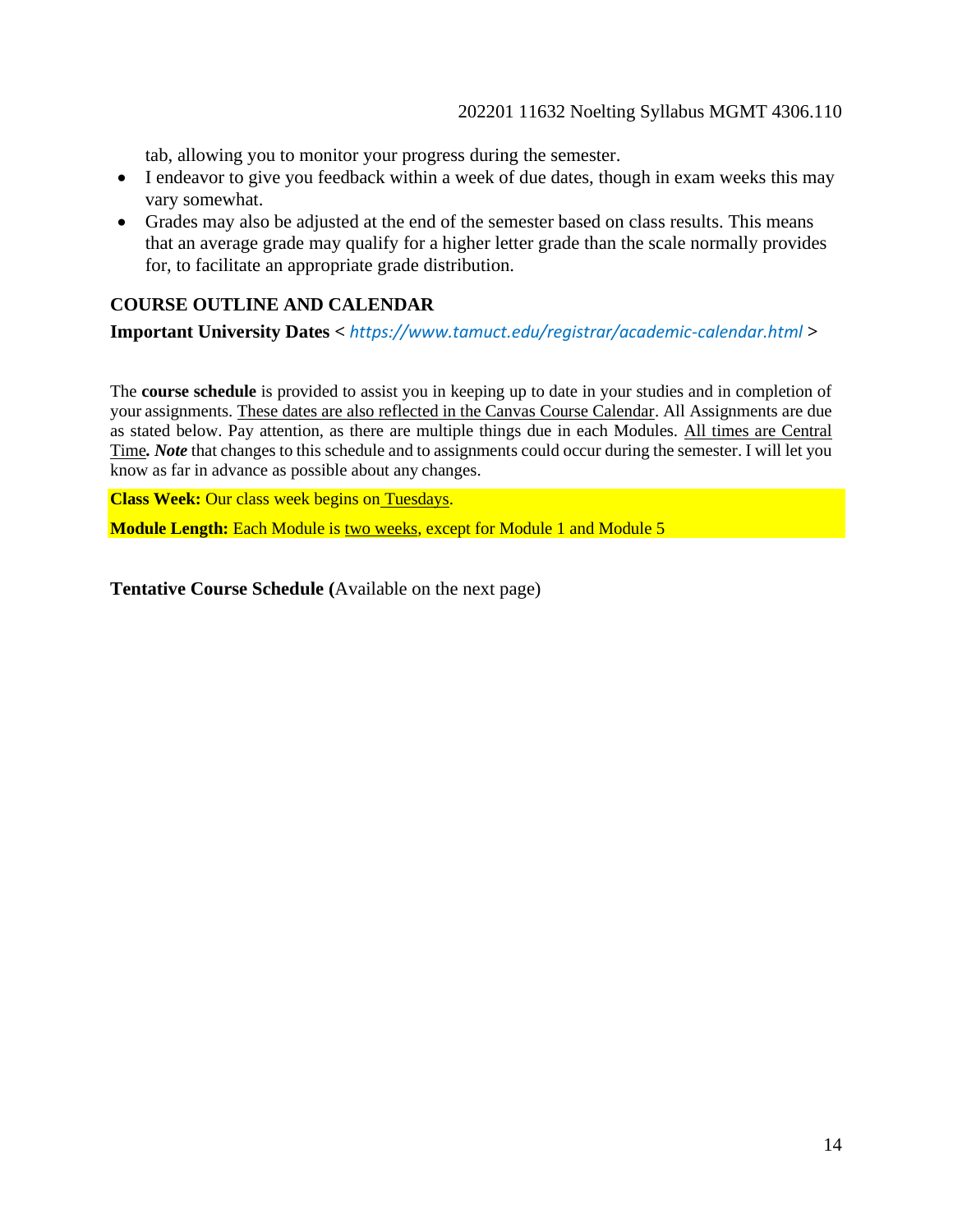| <b>Module</b>  | <b>Dates</b>          | <b>Learning Topics</b>                                                                                                                                  | Assignments & Due Dates $(23:59 \text{ } CT)$                                                                                                                          |
|----------------|-----------------------|---------------------------------------------------------------------------------------------------------------------------------------------------------|------------------------------------------------------------------------------------------------------------------------------------------------------------------------|
| $\mathbf{1}$   | Jan. 18<br>$-24$      | Read Syllabus,<br>Read and Listen to Ch<br>1 Contemporary<br><b>Labor Relations</b><br>Read and Listen to Ch<br>2 Labor Unions:<br>Good or Bad          | Chapters 1-2 Connect HW & Quiz due Sunday Jan.<br>23 by 23:59, Central Time (CT), (CLO 1-2)<br>Discussion 1 (Introductions) due Sunday Jan. 23<br>by23:59, CT (CLO 17) |
|                |                       |                                                                                                                                                         | Journal Entry #1 (Chapters 1-2) due Monday Jan.<br>24, by 23:59, CT (CLO 1-2, 17)                                                                                      |
|                |                       |                                                                                                                                                         | Proctorio Extension Installation due Monday Jan.<br>24, by 23:59, CT (CLO 17)                                                                                          |
|                |                       |                                                                                                                                                         | Syllabus Quiz due Monday Jan. 24, by 23:59, CT<br>(CLO 17)                                                                                                             |
| $\overline{2}$ | Jan. 25<br>$-$ Feb.   | Read and Listen to Ch<br>3 Historical                                                                                                                   | Chapters 3-5 Connect HW & Quiz due Sunday Jan. 30<br>by $23:59$ (CLO 3-5)                                                                                              |
|                | $\overline{7}$        | Development<br>Read and Listen to Ch.<br>4 Labor Law<br>Read and Listen to Ch.<br>5 Labor and<br>Management:                                            | Journal Entry #2 (Chapter 4-5) due by Monday, Jan.<br>31, by 23:59 (CLO 3-5, 17)                                                                                       |
|                |                       |                                                                                                                                                         | Discussion 2 due by Sunday, Feb. 6, 23:59 (CLO 1-5,<br>17)                                                                                                             |
|                |                       |                                                                                                                                                         | <b>Project:</b> Post bargaining preferences if any by<br>Monday, Feb. 7, 23:59, CST (CLO 17)                                                                           |
|                | and Constraints       | Strategies, Structures,                                                                                                                                 | <b>Project:</b> Collective Bargaining Simulation-Website<br><b>Quiz due by Monday Feb. 7, 23:59 (CLO 10,11)</b>                                                        |
| 3              | Feb. 8 -<br>21        | <b>Exam 1: Covers</b><br>Chapters 1-5<br>Read and Listen to Ch.<br>6 Union Organizing<br>Read and Listen to Ch.<br>7 Bargaining                         | <b>Exam 1 window opens</b> at $12:01$ AM $(00:01)$ on<br>Tuesday, Feb. 8 and will close on Wednesday, Feb. 9<br>at midnight (23:59, CT) (CLO 1-5, 17)                  |
|                |                       |                                                                                                                                                         | Chapters 6-7 Connect HW & Quiz due Sunday Feb. 13<br>by $23:59$ (CLO 6-7)                                                                                              |
|                |                       |                                                                                                                                                         | Journal Entry #3 (Chapter 6-7) due Monday, Feb. 14 by<br>23:59 (CLO 6-7, 17)                                                                                           |
|                |                       |                                                                                                                                                         | Discussion 3 due by Sunday, Feb. 20 by 23:59 (CLO 6-<br>7, 17)                                                                                                         |
|                |                       |                                                                                                                                                         | <b>Project:</b> Post Personal Bargaining Timeline Plan by<br>Monday, Feb. 21, 23:59, CST (CLO 17))                                                                     |
| $\overline{4}$ | Feb. $22-$<br>March 7 | Read and Listen to Ch.<br>8 Impasses, Strikes,<br>and Dispute<br>Resolution<br>Read and Listen to Ch.<br>9 Contract Clauses and<br>Their Administration | Chapters 8-9 Connect HW & Quiz due Sunday Feb. 27<br>by 23:59 (CLO 8-9)                                                                                                |
|                |                       |                                                                                                                                                         | Journal Entry #4 (Chapter 8-9) due by Monday, Feb. 28<br>by $23:59$ (CLO 8-9, 17)<br>Discussion 4 due Sunday, March 6 by 23:59 (CLO 8-9,<br><b>17</b> )                |
|                |                       |                                                                                                                                                         | <b>Project:</b> Negotiation Plan due Monday, March 7 by<br>23:59 (CLO 10, 17)                                                                                          |
|                |                       |                                                                                                                                                         | <b>Project:</b> Verify classmate availability for round 1<br>bargaining, due Monday March 7 by 23:59 (CLO 17)                                                          |

**MGMT 4306.1**1**0 Tentative Course Schedule\***

Tentative Course Schedule (continued on the next page)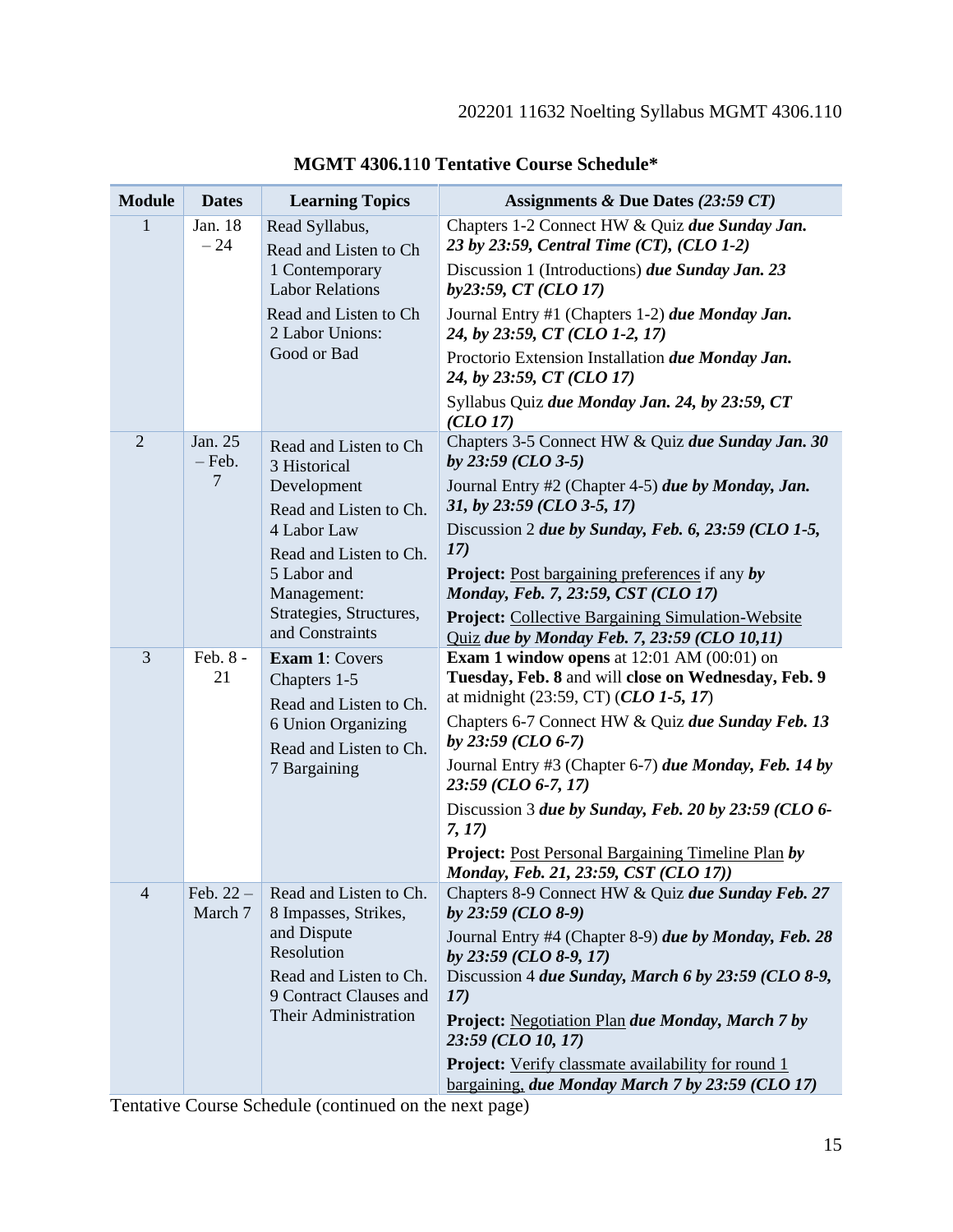| <b>Module</b>                 | <b>Dates</b>                               | <b>Learning Topics</b>                                                                                                                | Assignments & Due Dates $(23:59 \text{ } CT)$                                                                                                                                                                                                                                                                                                                                          |
|-------------------------------|--------------------------------------------|---------------------------------------------------------------------------------------------------------------------------------------|----------------------------------------------------------------------------------------------------------------------------------------------------------------------------------------------------------------------------------------------------------------------------------------------------------------------------------------------------------------------------------------|
| 5                             | March<br>$8 - 13$                          | <b>Exam 2: Covers</b><br>Chapters 6-9                                                                                                 | <b>Exam 2 window opens</b> at $12:01$ AM $(00:01)$ on<br>Tuesday, March 8 and will close on Wednesday,<br><b>March 9</b> at midnight (23:59, CT) (CLO 6-9, 17)                                                                                                                                                                                                                         |
| <b>SPRING</b><br><b>BREAK</b> | March<br>$14 -$<br>18                      |                                                                                                                                       |                                                                                                                                                                                                                                                                                                                                                                                        |
| 6                             | March<br>$19 -$<br>April<br>$\overline{4}$ | Read and Listen to<br>Ch. 10 The Evolving<br>Nature of Work<br>Read and Listen to<br>Ch. 11 Globalization                             | Chapters 10-11 Connect HW & Quiz due Sunday<br>March 27 by 23:59 (CLO 13, 14)<br>Discussion 5 due Sunday by April 3, 23:59 (CLO 1-9,<br>17)<br><b>Project:</b> Negotiation Round 1 (Saturday March 19 –<br>April 4)<br>Round 1 ends punctually Monday, April 4 at<br>23:59 (CLO 10, 17)                                                                                                |
| $\overline{7}$                | April<br>$5-$<br>April<br>18               | Read and Listen to<br>Ch. 12 Comparative<br><b>Labor Relations</b><br>Read and Listen to<br>Ch. 13 What Should<br>Labor Relations Do? | Chapters 12-13 Connect HW & Quiz due Sunday April<br>10 by 23:59 (CLO 15-16)<br>Journal Entry #5 (Chapter 10-13) due Monday, April<br>11 by 23:59 (CLO 13-17)<br>Discussion 6 due Sunday, April 17 by 23:59 (CLO 13-<br>17)<br>Project: After Action Review (AAR1) due Monday,<br>April 18 by 23:59 (CLO 11, 17)                                                                       |
| 8                             | April<br>$19 -$<br>May<br>2                | <b>Exam 3: Covers</b><br>Chapters 10-13<br>Read posted Labor<br><b>Relations</b> articles                                             | <b>Exam 3 window opens</b> at $12:01$ AM $(00:01)$ on<br>Tuesday, April. 19 and will close on Wednesday, April<br>20 at midnight (23:59, CT) (CLO 13-16, 17)<br>Discussion 7 due by Sunday, April 24 by 23:59 (CLO<br>$13-17$<br><b>Project:</b> Negotiation Round 2 (Tuesday April 19 –<br>May 2)<br><b>Round 2 negotiations end punctually Monday,</b><br>May 2 at 23:59 CLO 10, 17) |
| 9                             | May<br>$3-$<br>13                          | Read posted Labor<br><b>Relations</b> articles                                                                                        | EC Discussions: Labor Relations Articles due Sunday,<br>May 8 by 23:59 (CLO 13-17)<br>Project: After Action Review (AAR2) due Monday,<br>May 11 by 23:59 (CLO 11, 17)                                                                                                                                                                                                                  |
| Post-<br>Course               | $n$ lt<br><b>May</b><br>17                 | <b>Have you registered for Summer Semester 2022 classes?</b>                                                                          |                                                                                                                                                                                                                                                                                                                                                                                        |

**MGMT 4306.110 Tentative Course Schedule\***

\* Changes to this schedule and to assignments could occur during the semester. I will let you know as far in advance as possible about any changes.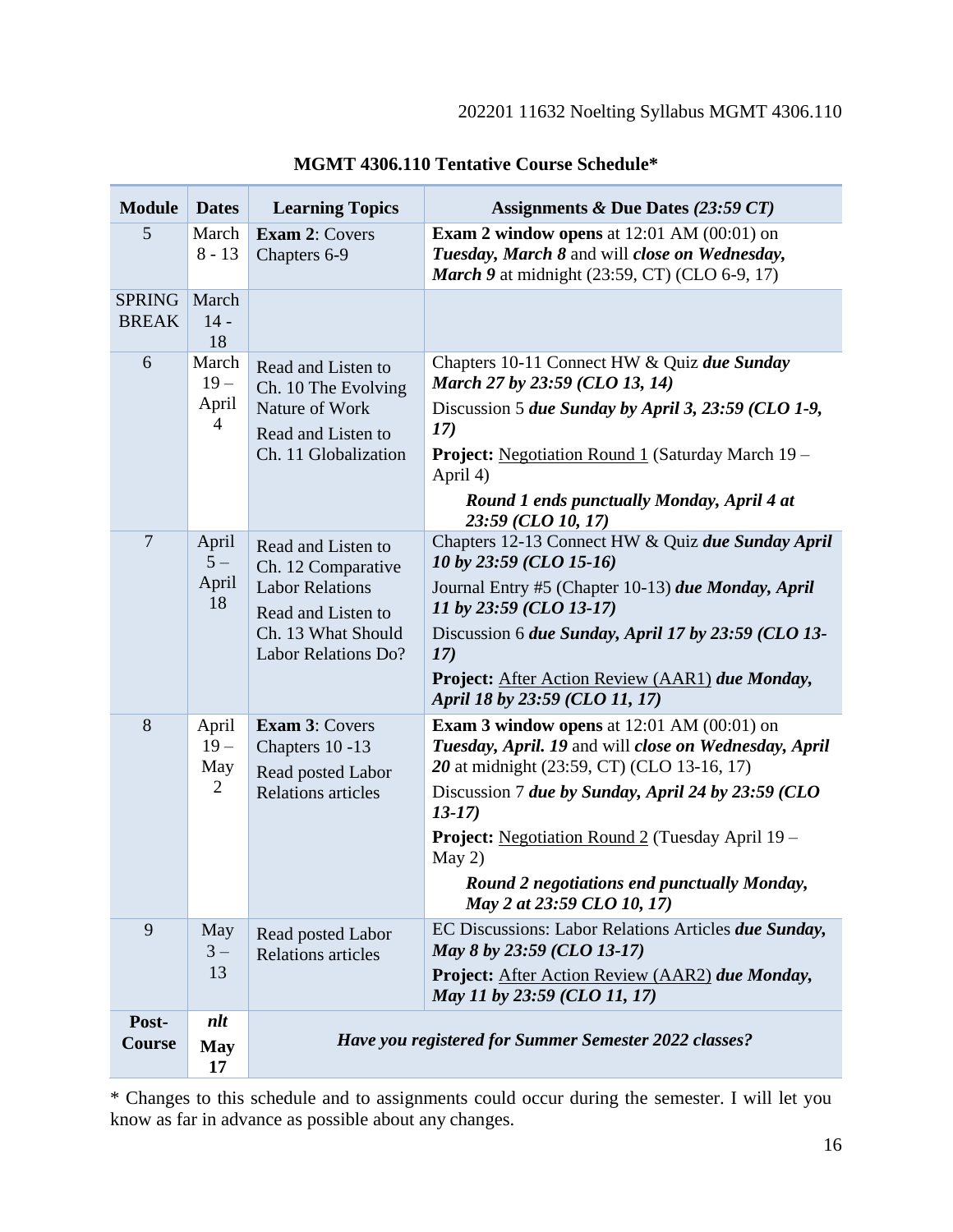## **UNIVERSITY RESOURCES, PROCEDURES, AND GUIDELINES**

### **Drop Policy.**

If you discover that you need to drop this class, you must complete a **Drop Request Dynamic** Form

[https://dynamicforms.ngwebsolutions.com/casAuthentication.ashx?InstID=eaed95b9-f2be-45f3 a37d-

46928168bc10&targetUrl=https%3A%2F%2Fdynamicforms.ngwebsolutions.com%2FSubmit%2 FForm%2FStart%2F53b8369e-0502-4f36-be43-f02a4202f612].

Faculty cannot drop students; this is always the responsibility of the student. The Registrar's Office will provide a deadline on the Academic Calendar for which the form must be completed. Once you submit the completed form to the Registrar's Office, you must go into Warrior Web and confirm that you are no longer enrolled. If you still show as enrolled, FOLLOW-UP with the Registrar's Office immediately. You are to attend class until the procedure is complete to avoid penalty for absence. Should you miss the drop deadline or fail to follow the procedure, you will receive an F in the course, which may affect your financial aid and/or VA educational benefits.

## **Academic Integrity.**

Texas A&M University-Central Texas values the integrity of the academic enterprise and strives for the highest standards of academic conduct. A&M-Central Texas expects its students, faculty, and staff to support the adherence to high standards of personal and scholarly conduct to preserve the honor and integrity of the creative community. Any deviation by students from this expectation may result in a failing grade for the assignment and potentially a failing grade for the course. All academic misconduct concerns will be referred to the Office of Student Conduct. When in doubt on collaboration, citation, or any issue, please contact your instructor before taking a course of action.

For more [information regarding the Student Conduct process,](https://www.tamuct.edu/student-affairs/student-conduct.html) [https://www.tamuct.edu/studentaffairs/student-conduct.html].

If you know of potential honor violations by other students, you may [submit a report,](https://cm.maxient.com/reportingform.php?TAMUCentralTexas&layout_id=0) [[https://cm.maxient.com/reportingform.php?TAMUCentralTexas&layout\_id=0]

#### **Academic Accommodations.**

At Texas A&M University-Central Texas, we value an inclusive learning environment where every student has an equal chance to succeed and has the right to a barrier-free education. The Warrior Center for Student Success, Equity and Inclusion is responsible for ensuring that students with a disability receive equal access to the university's programs, services and activities. If you believe you have a disability requiring reasonable accommodations, please contact the Office of Access and Inclusion, WH-212; or call (254) 501-5836. Any information you provide is private and confidential and will be treated as such.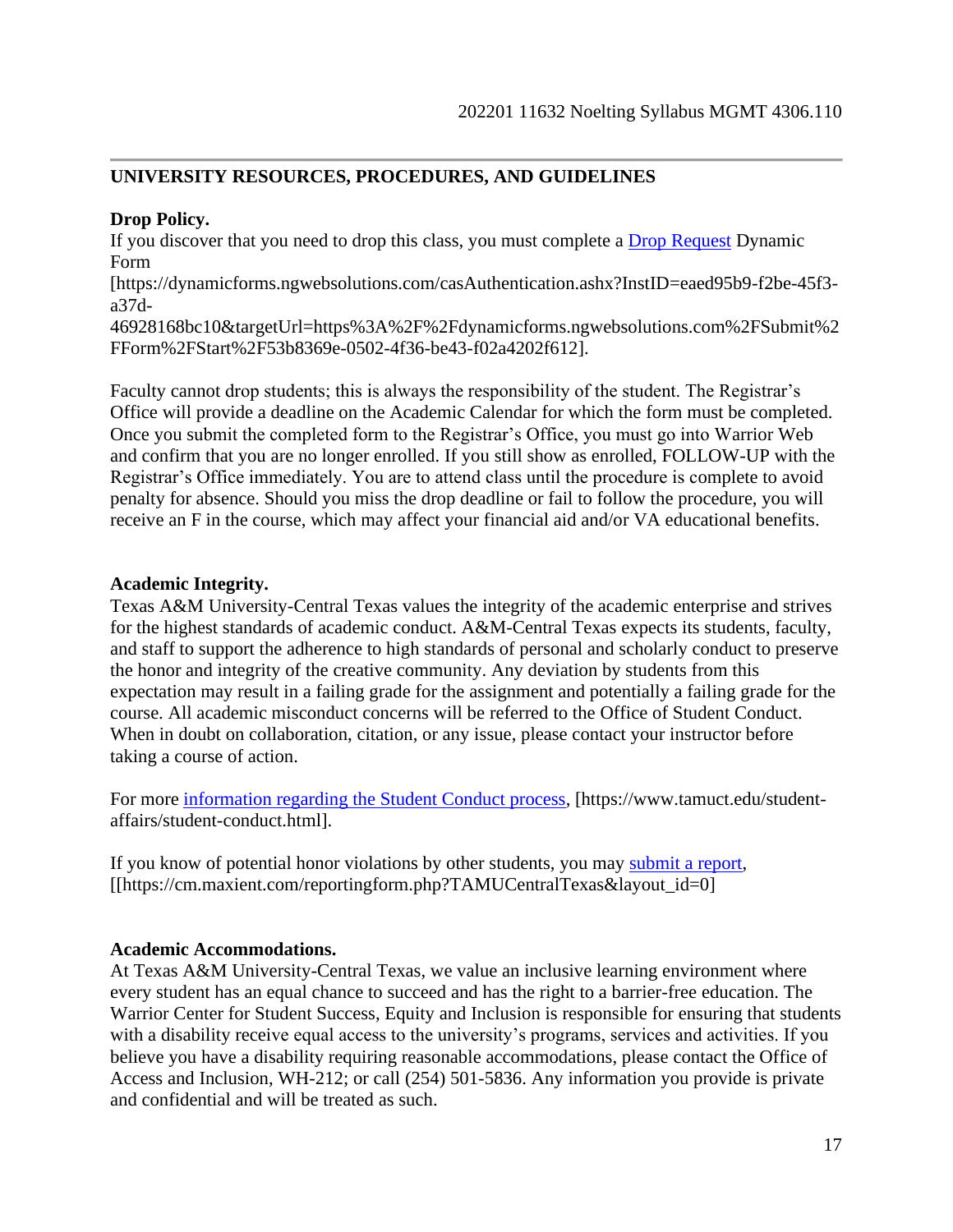For more information, please visit our [Access & Inclusion](https://tamuct.instructure.com/courses/717) Canvas page (log-in required) [https://tamuct.instructure.com/courses/717]

### **Important information for Pregnant and/or Parenting Students.**

Texas A&M University-Central Texas supports students who are pregnant and/or parenting. In accordance with requirements of Title IX and related guidance from US Department of Education's Office of Civil Rights, the Dean of Student Affairs' Office can assist students who are pregnant and/or parenting in seeking accommodations related to pregnancy and/or parenting. Students should seek out assistance as early in the pregnancy as possible. For more information, please visit the [Student Affairs](https://www.tamuct.edu/student-affairs/pregnant-and-parenting-students.html) web page [https://www.tamuct.edu/student-affairs/pregnant-andparenting-students.html]. Students may also contact the institution's Title IX Coordinator. If you would like to read more about these [requirements and guidelines](http://www2.ed.gov/about/offices/list/ocr/docs/pregnancy.pdf) online, please visit the website [http://www2.ed.gov/about/offices/list/ocr/docs/pregnancy.pdf].

Title IX of the Education Amendments Act of 1972 prohibits discrimination on the basis of sex and gender–including pregnancy, parenting, and all related conditions. A&M-Central Texas is able to provide flexible and individualized reasonable accommodation to pregnant and parenting students. All pregnant and parenting students should contact the Associate Dean in the Division of Student Affairs at (254) 501-5909 to seek out assistance. Students may also contact the University's Title IX Coordinator.

## **Tutoring.**

Tutoring is available to all A&M-Central Texas students, both virtually and in-person. Student success coaching is available online upon request.

If you have a question, are interested in becoming a tutor, or in need of success coaching contact the Warrior Center for Student Success, Equity and Inclusion at (254) 501-5836, visit the Warrior Center at 212 Warrior Hall, or by emailing [WarriorCenter@tamuct.edu.](mailto:WarriorCenter@tamuct.edu)

To schedule tutoring sessions and view tutor availability, please visit Tutor [Matching](https://tutormatchingservice.com/TAMUCT) [Services](https://tutormatchingservice.com/TAMUCT) [https://tutormatchingservice.com/TAMUCT] or visit the Tutoring Center in 111 Warrior Hall.

Chat live with a remote tutor 24/7 for almost any subject from on your computer! Tutor.com is an online tutoring platform that enables A&M-Central Texas students to log in and receive online tutoring support at no additional cost. This tool provides tutoring in over 40 subject areas except writing support. Access Tutor.com through Canvas.

## **University Writing Center.**

University Writing Center: Located in Warrior Hall 416, the University Writing Center (UWC) at Texas A&M University–Central Texas (A&M–Central Texas) is a free service open to all A&M– Central Texas students. For the Spring 2022 semester, the hours of operation are from 10:00 a.m.- 5:00 p.m. Monday thru Thursday in Warrior Hall 416 (with online tutoring available every hour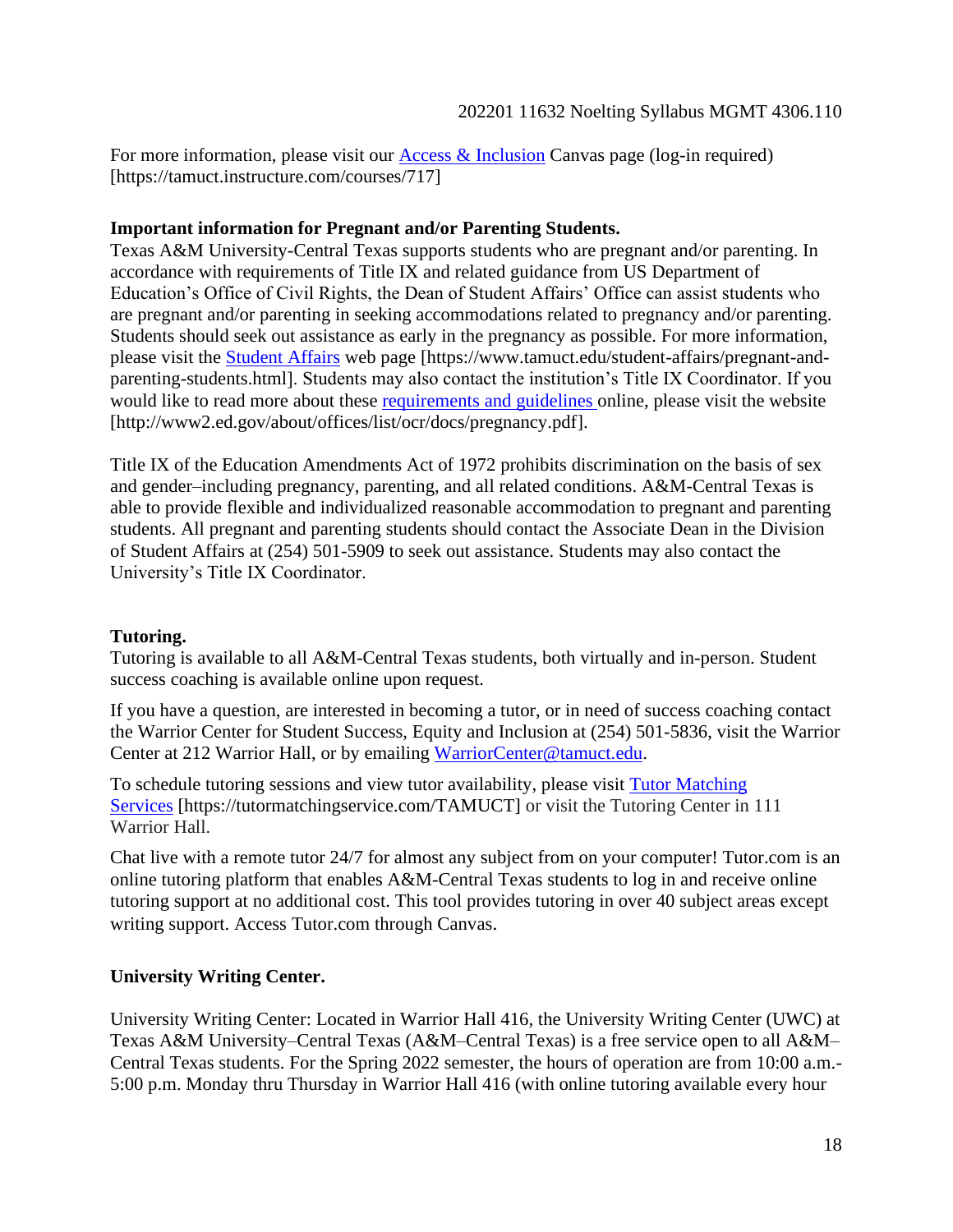as well) with satellite hours available online only Monday thru Thursday from 6:00-9:00 p.m. and Saturday 12:00-3:00 p.m.

Tutors are prepared to help writers of all levels and abilities at any stage of the writing process. While tutors will not write, edit, or grade papers, they will assist students in developing more effective composing practices. By providing a practice audience for students' ideas and writing, our tutors highlight the ways in which they read and interpret students' texts, offering guidance and support throughout the various stages of the writing process. In addition, students may work independently in the UWC by checking out a laptop that runs the Microsoft Office suite and connects to WIFI, or by consulting our resources on writing, including all of the relevant style guides. Whether you need help brainstorming ideas, organizing an essay, proofreading, understanding proper citation practices, or just want a quiet place to work, the UWC is here to help!

Students may arrange a one-to-one session with a trained and experienced writing tutor by making an appointment via [WCOnline](https://tamuct.mywconline.com/) [https://tamuct.mywconline.com/]. In addition, you can email Dr. Bruce Bowles Jr. at bruce.bowles@tamuct.edu if you have any questions about the UWC, need any assistance with scheduling, or would like to schedule a recurring appointment with your favorite tutor by making an appointment via [WCOnline](https://tamuct.mywconline.com/)

[https://tamuct.mywconline.com/]. In addition, you can email Dr. Bruce Bowles Jr. at bruce.bowles@tamuct.edu if you have any questions about the UWC, need any assistance with scheduling, or would like to schedule a recurring appointment with your favorite tutor.

#### **University** Library.

The University Library provides many services in support of research across campus and at a distance. We offer over 200 electronic databases containing approximately 400,000 eBooks and 82,000 journals, in addition to the 96,000 items in our print collection, which can be mailed to students who live more than 50 miles from campus. Research guides for each subject taught at A&M-Central Texas are available through our website to help students navigate these resources. On campus, the library offers technology including cameras, laptops, microphones, webcams, and digital sound recorders.

Research assistance from a librarian is also available 24 hours a day through our online chat service, and at the reference desk when the library is open. Research sessions can be scheduled for more comprehensive assistance, and may take place virtually through WebEx, Microsoft Teams or in-person at the library. Schedule an [appointment](https://nam04.safelinks.protection.outlook.com/?url=https%3A%2F%2Ftamuct.libcal.com%2Fappointments%2F%3Fg%3D6956&data=04%7C01%7Clisa.bunkowski%40tamuct.edu%7Cde2c07d9f5804f09518008d9ab7ba6ff%7C9eed4e3000f744849ff193ad8005acec%7C0%7C0%7C637729369835011558%7CUnknown%7CTWFpbGZsb3d8eyJWIjoiMC4wLjAwMDAiLCJQIjoiV2luMzIiLCJBTiI6Ik1haWwiLCJXVCI6Mn0%3D%7C3000&sdata=KhtjgRSAw9aq%2FoBsB6wyu8b7PSuGN5EGPypzr3Ty2No%3D&reserved=0)

[here](https://nam04.safelinks.protection.outlook.com/?url=https%3A%2F%2Ftamuct.libcal.com%2Fappointments%2F%3Fg%3D6956&data=04%7C01%7Clisa.bunkowski%40tamuct.edu%7Cde2c07d9f5804f09518008d9ab7ba6ff%7C9eed4e3000f744849ff193ad8005acec%7C0%7C0%7C637729369835011558%7CUnknown%7CTWFpbGZsb3d8eyJWIjoiMC4wLjAwMDAiLCJQIjoiV2luMzIiLCJBTiI6Ik1haWwiLCJXVCI6Mn0%3D%7C3000&sdata=KhtjgRSAw9aq%2FoBsB6wyu8b7PSuGN5EGPypzr3Ty2No%3D&reserved=0) [https://tamuct.libcal.com/appointments/?g=6956]. Assistance may cover many topics, including how to find articles in peer-reviewed journals, how to cite resources, and how to piece together research for written assignments.

Our 27,000-square-foot facility on the A&M-Central Texas main campus includes student lounges, private study rooms, group work spaces, computer labs, family areas suitable for all ages, and many other features. Services such as interlibrary loan, TexShare, binding, and laminating are available. The library frequently offers workshops, tours, readings, and other events. For more information, please visit our Library [website](https://nam04.safelinks.protection.outlook.com/?url=https%3A%2F%2Ftamuct.libguides.com%2Findex&data=04%7C01%7Clisa.bunkowski%40tamuct.edu%7C7d8489e8839a4915335f08d916f067f2%7C9eed4e3000f744849ff193ad8005acec%7C0%7C0%7C637566044056484222%7CUnknown%7CTWFpbGZsb3d8eyJWIjoiMC4wLjAwMDAiLCJQIjoiV2luMzIiLCJBTiI6Ik1haWwiLCJXVCI6Mn0%3D%7C1000&sdata=2R755V6rcIyedGrd4Os5rkgn1PvhHKU3kUV1vBKiHFo%3D&reserved=0) [http://tamuct.libguides.com/index].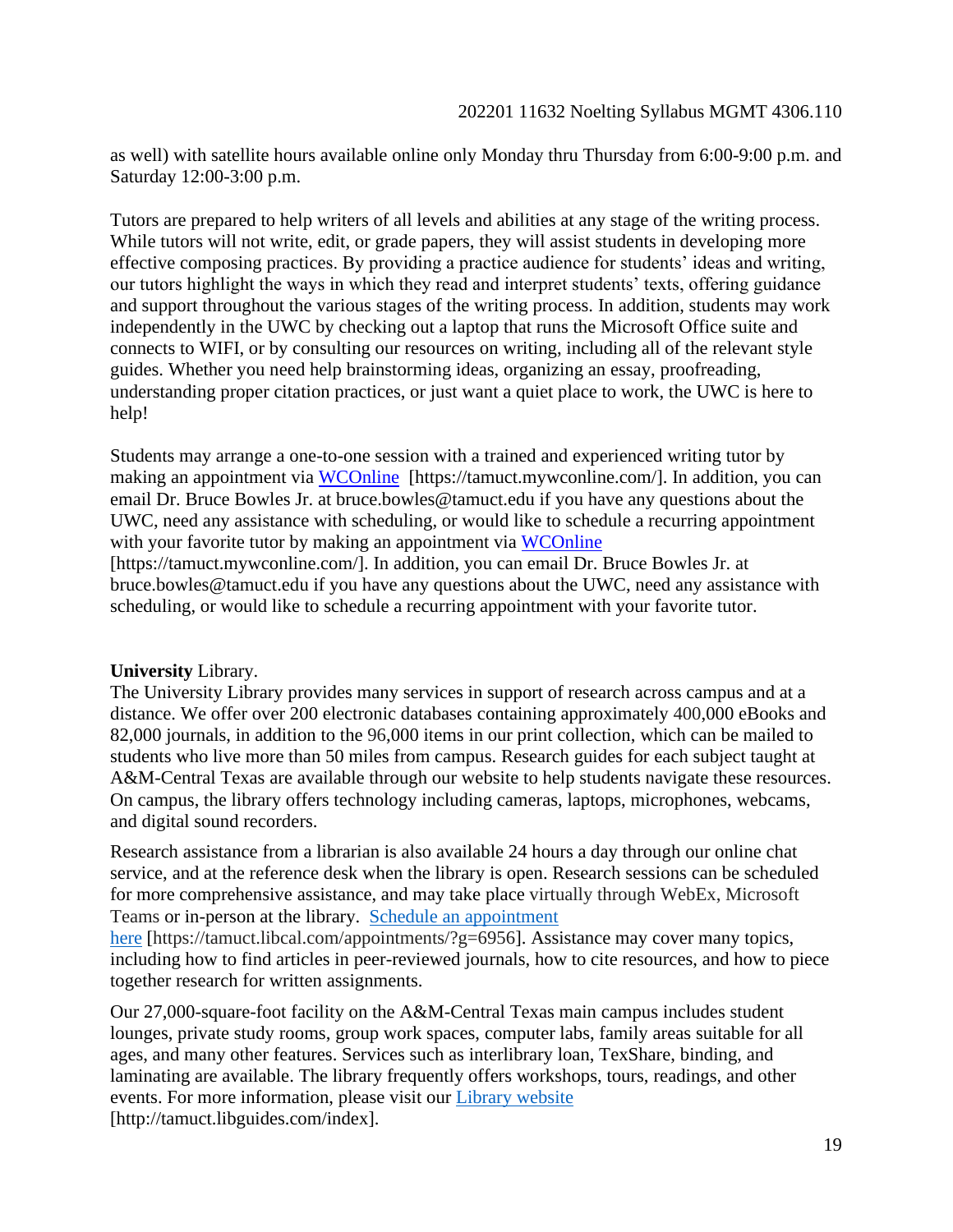## **A Note about Sexual Violence at A&M-Central Texas**

Sexual violence is a serious safety, social justice, and public health issue. The university offers support for anyone struggling with these issues. University faculty are mandated reporters, so if someone discloses that they were sexually assaulted (or a victim of Domestic/Dating Violence or Stalking) while a student at TAMUCT, faculty members are required to inform the Title IX Office. If you want to discuss any of these issues confidentially, you can do so through Student Counseling (254-501-5955) located on the second floor of Warrior Hall (207L).

Sexual violence can occur on our campus because predators often feel emboldened, and victims often feel silenced or shamed. It is incumbent on ALL of us to find ways to actively create environments that tell predators we don't agree with their behaviors and tell survivors we will support them. Your actions matter. Don't be a bystander; be an agent of change. For additional information on campus policy and resources visit the [Title IX webpage](https://www.tamuct.edu/compliance/titleix.html) [https://www.tamuct.edu/compliance/titleix.html].

#### **Behavioral Intervention**

Texas A&M University-Central Texas cares about the safety, health, and well-being of its students, faculty, staff, and community. If you are aware of individuals for whom you have a concern, who are exhibiting behaviors that pose a threat to safety, or individuals causing a significant disruption to our community, please make a referral to the Behavioral Intervention Team. You can complete the [referral](https://cm.maxient.com/reportingform.php?TAMUCentralTexas&layout_id=2) online

[https://cm.maxient.com/reportingform.php?TAMUCentralTexas&layout\_id=2].

Anonymous referrals are accepted. Please see the [Behavioral Intervention Team](https://www.tamuct.edu/bit%5d.) website for more information [https://www.tamuct.edu/bit].]. If a person's behavior poses an imminent threat to you or another, contact 911 or A&M-Central Texas University Police at 254-501-5805.

**Appendix A** is on the next page.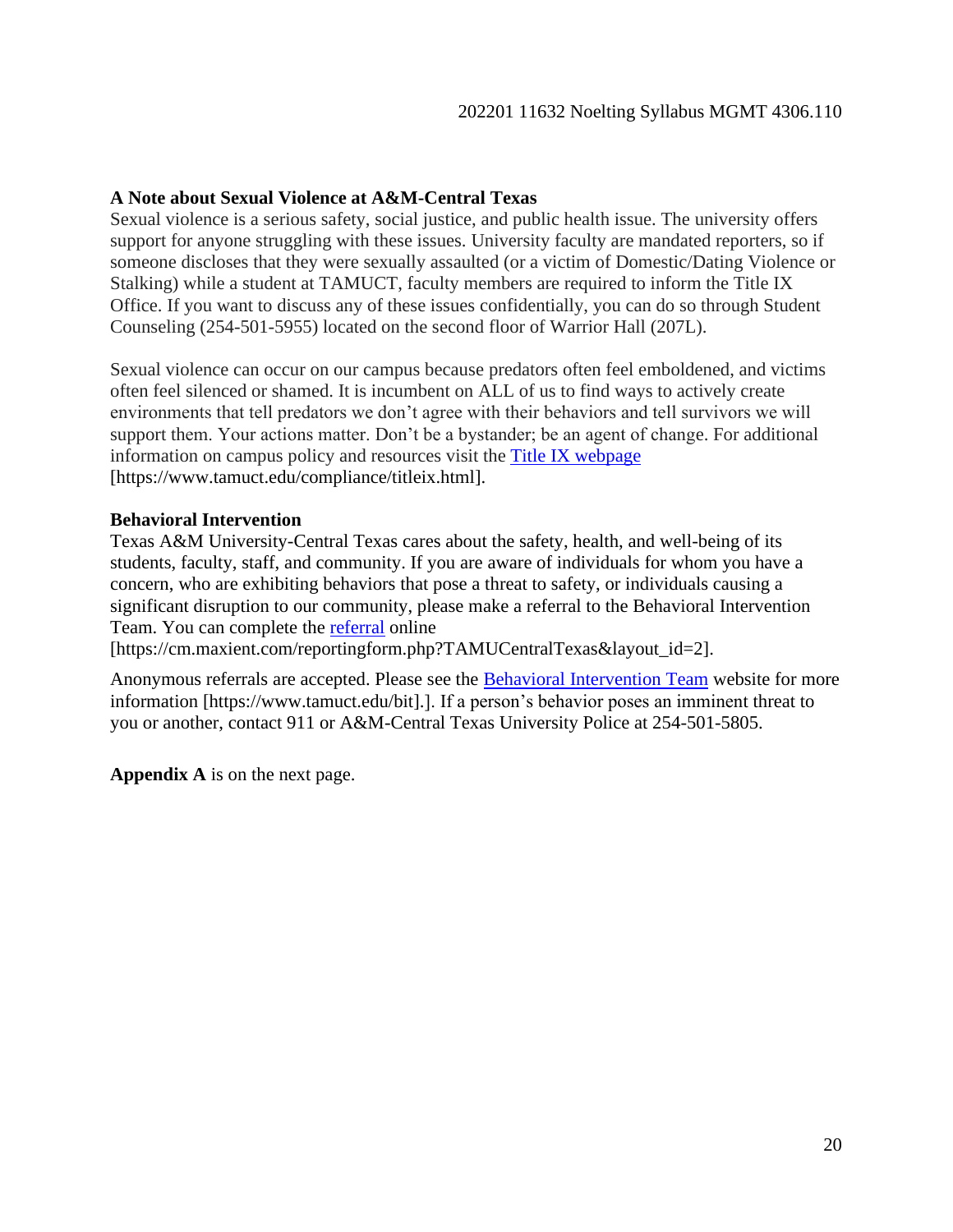| <b>APPENDIX A: Discussion Grade Rubric</b> |                        |                                                                                                                                                                                                                                                                    |                                                                                                                                                                                                                                                      |                                                                                                                                                                                                                                                                                                                        |
|--------------------------------------------|------------------------|--------------------------------------------------------------------------------------------------------------------------------------------------------------------------------------------------------------------------------------------------------------------|------------------------------------------------------------------------------------------------------------------------------------------------------------------------------------------------------------------------------------------------------|------------------------------------------------------------------------------------------------------------------------------------------------------------------------------------------------------------------------------------------------------------------------------------------------------------------------|
| Post                                       | Unacceptable           | <b>Needs</b>                                                                                                                                                                                                                                                       | Acceptable                                                                                                                                                                                                                                           | Excellent                                                                                                                                                                                                                                                                                                              |
|                                            |                        | Improvement                                                                                                                                                                                                                                                        |                                                                                                                                                                                                                                                      |                                                                                                                                                                                                                                                                                                                        |
| Original<br>post<br>(50%)                  | No posting was<br>made | Though it is a<br>"paragraph," the<br>sentences are<br>short and choppy<br>and/or the writing<br>is simplistic<br>and/or repeats<br>most of the<br>phrasing from the<br>topic/question<br>addressed. There<br>may also be<br>significant<br>grammatical<br>issues. | Student<br>exhibited some<br>thought and<br>reflection, but<br>could have done<br>more. The post<br>also may have<br>one or two<br>noticeable<br>grammatical<br>errors.                                                                              | Student exhibits<br>exceptional thought<br>and reflection,<br>likely causing the<br>reader to reflect<br>deeper on the<br>subject or truly<br>appreciate having<br>read it. The post is a<br>substantive, solid<br>paragraph in length<br>(4-5 solid sentences)<br>and is free of<br>noticeable<br>grammatical errors. |
| Response<br>(50%)                          | No posting was<br>made | Student met the<br>bare minimum<br>requirements (2)<br>or 3 short<br>sentences) and the<br>writing does not<br>advance the<br>conversation or is<br>mostly "I agree."<br>There may also be<br>significant<br>grammatical<br>issues.                                | There was some<br>connection to the<br>original post, but<br>it was not deep.<br>Some of the<br>writing may be<br>superficial and<br>some repetition<br>is seen. The<br>response also<br>may have one or<br>two noticeable<br>grammatical<br>errors. | Student thoughtfully<br>reflected on the<br>students post. There<br>was more than mere<br>agreement/repetition<br>and the discussion<br>was further<br>advanced. Also, the<br>response is free of<br>noticeable<br>grammatical errors.                                                                                 |

# 202201 11632 Noelting Syllabus MGMT 4306.110

*Appendix B on next page*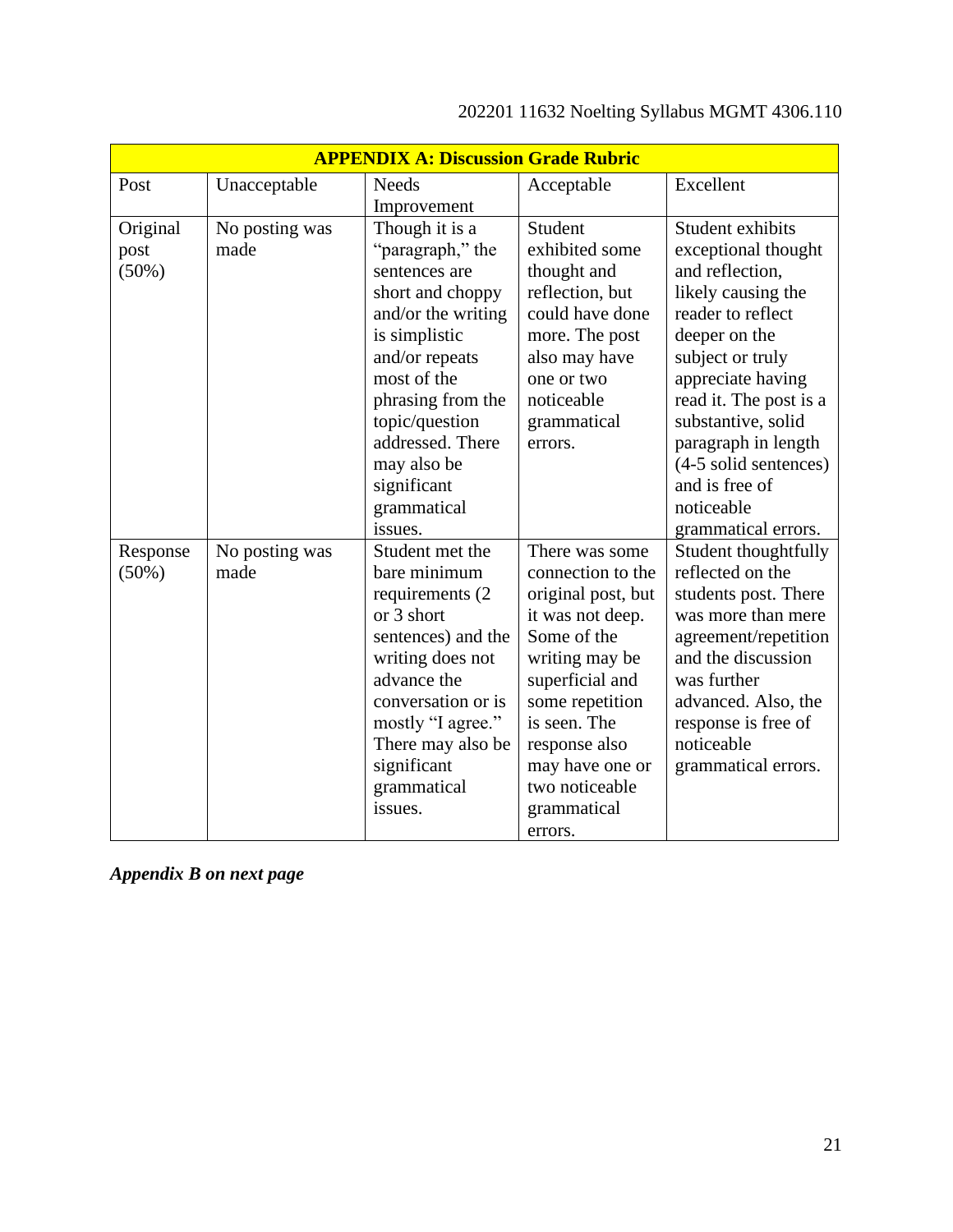## **APPENDIX B: Collective Bargaining Project (145 points)**

**Collective Bargaining Project (145 Points, detailed below in each assignment) -** Students will participate in the collective bargaining simulation known as "The Zinnia and Service Workers Local H-56." In this simulation, students will represent either the Zinnia or Service Workers Local H-56 as they engage in collective bargaining. *This project fulfills CLOs 10-12, and 17).*

- $\checkmark$  A **brief introduction** to this exercise can be found in **Appendix D of your <u>textbook</u>** and even more information can be found at [www.thezinnia.com.](http://www.thezinnia.com/)
- $\checkmark$  Assignment details  $\&$  a Grade Rubrics can be found below, here in Appendix B. As well, the assignment and grade rubric is posted in the Canvas classroom (Click on "Modules" and then on the project assignment topic).

**Purpose**: To complete this project, you will research, plan, negotiate, re-plan, re-negotiate, and write a memo to your boss reflecting on your negotiation experience and explaining the result of your negotiations.

#### *Project Activities*

- **1. Bargaining preferences – (5 points)** *This assignment assesses CLO 17.*
	- $\checkmark$  You will need to decide whether you want to bargain from management's perspective or from labor's perspective. *Be sure to seriously consider that bargaining for a perspective that you are actually against can help you understand the 'other side' and gain insight into the strengths and weaknesses of your own (real) perspective.*
	- $\checkmark$  You will also need to find a classmate who is willing to be your bargaining partner for the rounds 1 & 2 negotiations.
	- ✓ **Post your preferences in the Bargaining Preferences Discussion** and be sure to see which classmates you may be able to negotiate with. *Respond to your peers' posts*.

Grading: Completion required. If you do not, the choice will be made for you by the instructor. *See Course Calendar for due date.*

**2. Personal bargaining timeline plan – (5 points)**. *This assignment assesses CLO 17.* You should structure your personal timeline for completing project activities, which is consistent with your personal/work schedule and your timeline dates for each activity should be earlier than the due dates stated in the Course Calendar for each project activity in order to ensure *timely* completion of the project activities. **Post in your assignment folder.**

**Grading:** A fully developed timeline, consistent with the Course Calendar activity due dates is required to earn full credit. *Keep in mind that bargaining with a classmate takes time so your timeline due dates should be prior to the due dates stated in the Course Calendar*. *See Course Calendar for due date.*

**3. Collective Bargaining Simulation-Website Quiz - (20 points)**: You will take a Simulation Quiz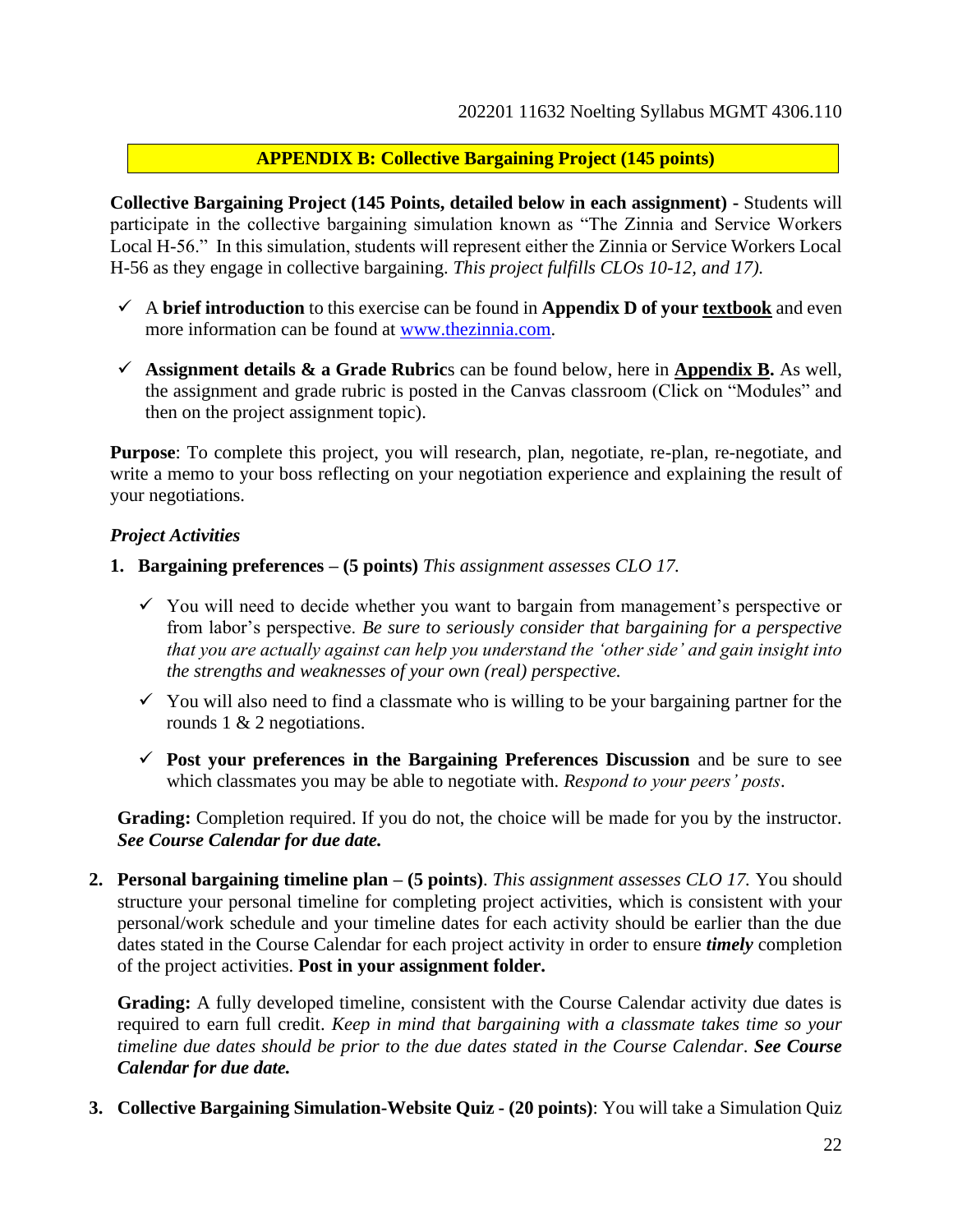to assess your understanding of the [www.thezinnia.com](http://www.thezinnia.com/) simulation website. *This assignment assesses CLO 10-11.* 

**Grading:** You can do this assignment until 100% is achieved. *See Canvas Calendar for due date.*

**4. Negotiation plan for Round 1 - (25 points) –** Discuss your negotiation plan for Round 1 (what will your strategy be for bargaining – see Ch. 6) and fully complete the Round 1 settlement *This assignment assesses CLO 10, 17.*

**Grading:** In order to receive full credit, you must *fully complete* an individual negotiation plan and the Round 1 settlement form that conforms to the stated assignment requirements. **Post to your assignment folder**. *See Course Calendar for due date.*

**5. Bargaining partner verification:** You need to verify the availability of the classmate you chose in Module 1 (Bargaining preferences). *Please contact me ASAP if you do not have a bargaining partner. This assignment assesses CLO 17.*

**Grading:** Verification required – you need a bargaining partner to negotiate rounds 1 and 2*. If you do not have a partner and do not contact me, you will forfeit the remaining project points* (90). *See Course Calendar for due date.*

- **6. Negotiate Round 1 – (20 points):** Engage in negotiations with a classmate who chose the opposite side (see bargaining preference discussion).
	- Use the strategy you proposed in your Negotiation Plan, settlement form.
	- In the Canvas classroom, you will have a group area to negotiate with a classmate, post files, and document interactions. *This assignment assesses CLO 10, 11, 17.*

**Grading:** To earn credit for Round 1, you must *negotiate 100% of the items stated in your negotiation plan*. AND your negotiations with each other as well as the work/documents you created in preparation must be visible in your negotiation group space. **Note**: Little or no participation in negotiations will lower your grade significantly. *See Course Calendar for due date.*

## **7. After Action Review #1 (AAR1) – (25 points)**:

- Detail what went right with the strategy in your negotiation plan and what went wrong, issue by issue, and goal by goal.
- Explain what needs to be changed in your negotiation plan for Round 2 and revise your negotiation plan and strategy for Round 2 (use the settlement form in Appendix C of the Syllabus) *This assignment assesses CLO 10, 11, 17.*
- *Post to your assignment folder.*

**Grading:** For full credit, your submission must include a discussion of the changes that you recommend for your negotiation plan, *based on a clear description of both* what went right and what went wrong. Late posts are not accepted for credit. *See Course Calendar for due date.*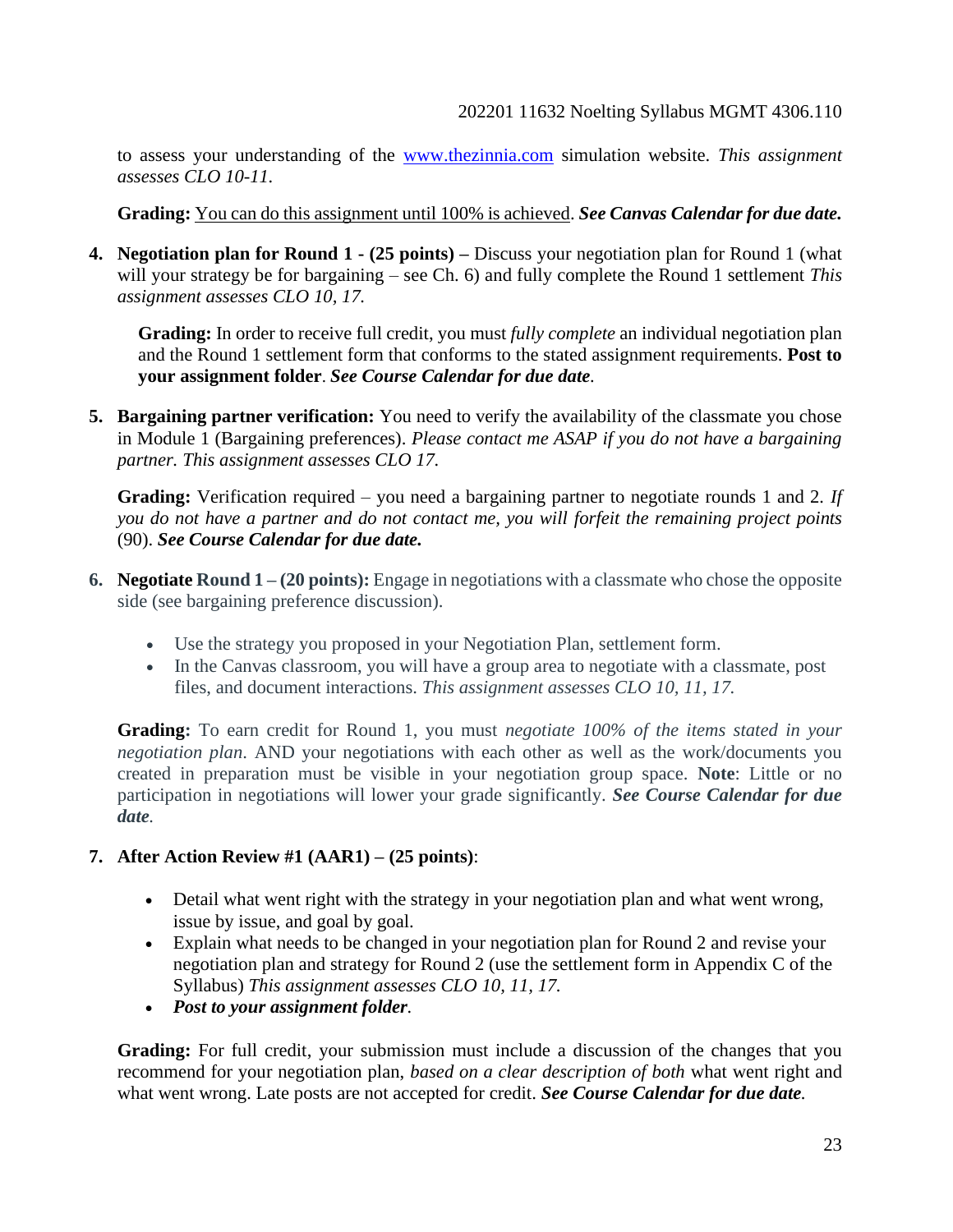- **8. Negotiate Round 2:** Engage in negotiations with the same classmate you bargained with in Round 1(see bargaining preference discussion).
	- Use the revised strategy you proposed in your Negotiation Plan, settlement form based on your AAR#1.
	- In the Canvas classroom, you will use the same group area to negotiate with your classmate, post files, and document interactions. *This assignment assesses CLO 10, 11, 17.*

**Grading:** To earn credit for Round 2, you must *negotiate 100% of the items stated in your negotiation plan*. AND your negotiations with each other as well as the work/documents you created in preparation must be visible in your negotiation group space. **Note**: Little or no participation in negotiations will lower your grade significantly. *See Course Calendar for due date.*

## **9. After Action Review #2 (AAR2) - Discuss:**

- Rounds 1 & 2 negotiation results (what went wrong and what went right, issue by issue and goal by goal).
- Discuss the details of the final agreement you negotiated or if "on strike", why you ended up on strike.
	- o If you reached an agreement, you need to tell your boss each term of employment (i.e. each issue  $\&$  goal in your negotiation plan) that was discussed in Round 1 and in Round 2, what was originally proposed, what was finally settled on, and why or why not strategy adjustments you made after Round 1 helped you. You need to tell your boss why you advocated for what you did and why you settled for what you did (did the research support it? Did the numbers support it?). You should also say whether or not your choices are advantageous for you (not every agreed-upon term may be good for your side)
	- o If you did not reach a settlement you are on strike! Explain to your boss in detail why a settlement was not reached and explain how the negotiations process had gone, up until the point of impasse. You should list each item bargained, say what was originally proposed in your plan, what the negotiation rounds focused on, and whether that item could have been agreed on and what that agreement would have been. Was there just one term that you reached an impasse on or were there more?
	- o Complete the Final Settlement Form (available in Appendix C below) *the numbers should demonstrate what you have discussed in AAR2.*
- What you achieved for those you represented (Management or Labor).
	- o At the end of the memorandum, after you have explained how all of the terms were reached, explain to your boss whether or not you think the new collective bargaining agreement was advantageous to your side or not and why you agreed to what you did. Should the boss be happy about the agreement? Or will the boss just agree that while it is a bad deal, it is still better than a strike? Tell them how they should feel.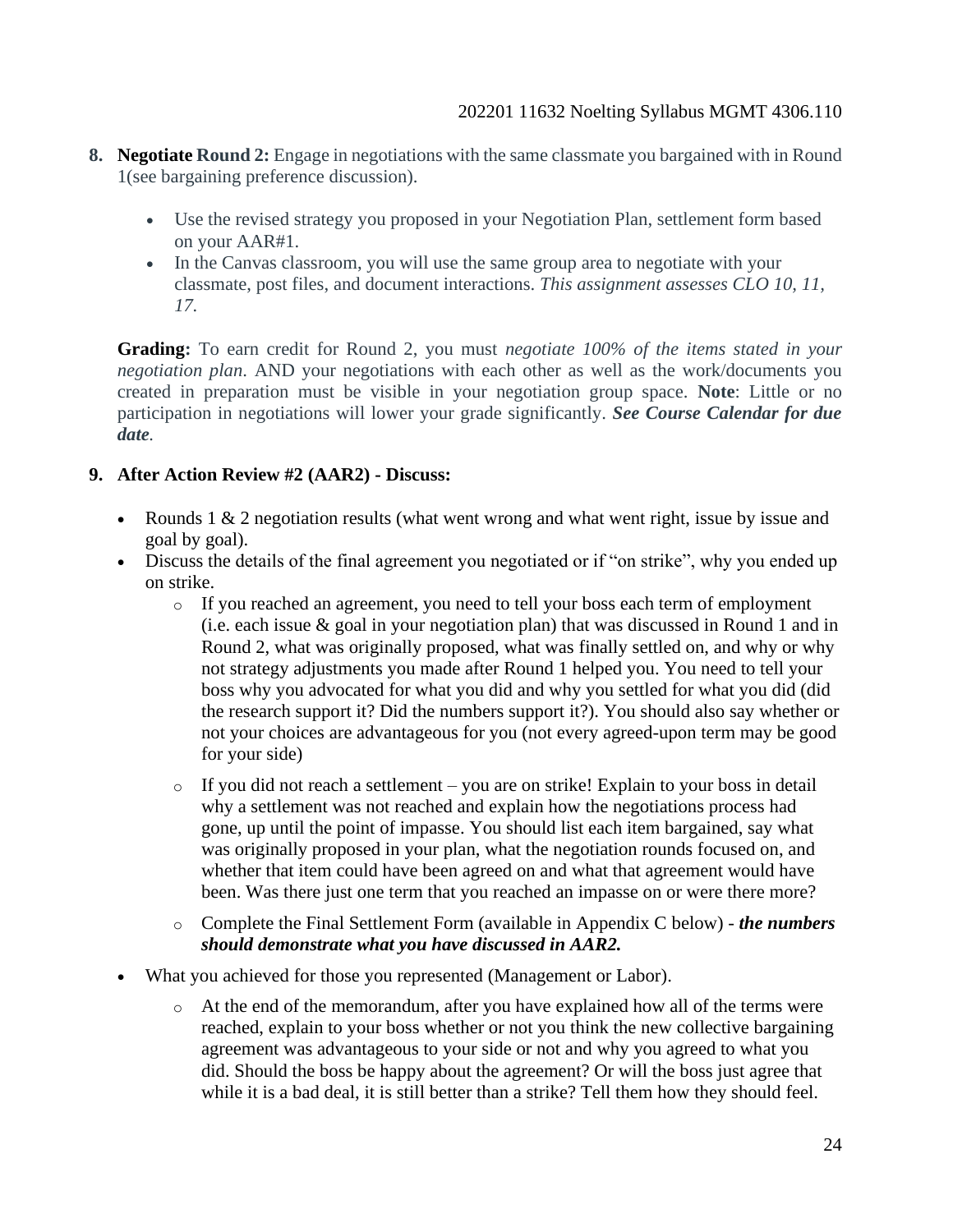- o Discuss the interesting events or conversations that happened during your negotiations that you feel would be interesting to your boss.
- What you would do differently in Round 3 if your career life depended on it.
- *This assignment assesses CLO 12, 17*

**Form**: 2 pages, single-spaced (not counting the Reference page nor the Settlement form). Times New Roman Font size 12. APA formatted citations. Submit, with your discussion, t*he Final Contract that was negotiated - attached as an appendix to your memorandum* (Use the '**Final Settlement Agreement'** form).

**Format**: Submit in memorandum, written to your boss (either the Hotel Owner or the Higher Ups at the Labor Union). It should include a "To", "From", "Date", and "Subject" at the top of the memorandum.

**Grading:** Your submission must include a full discussion of each of the above listed items and your submission must conform to the assignment requirements stated above. Post to your assignment folder. Late posts are not accepted. *See Course Calendar for due date*.

**Rubric:** AAR #2 is worth 25 points, distributed as follows

- Grammar 5% This includes using memo format and citing where appropriate as well as correctly using basic grammar conventions with regards to spelling and punctuation.
- Analysis of negotiation results  $-30\%$  Your memorandum should adequately explain everything that your boss wants to know.
- Discussion of the final agreement details. 30%
- Explanation of what you achieved for those you represented (Mgt. or Labor). 10%
- What you would do differently in Round 3 if your career life depended on it. 5%
- Completion of the Final Settlement Form (numbers must be consistent with and support your analysis and discussion). 10%
- Final outcome 10%. The outcome should be at least somewhat positive for your side. If the final settlement is terrible for your side, this will mean less than 10%. The better the settlement is for your side, the better your grade.

#### *Appendix C on next page*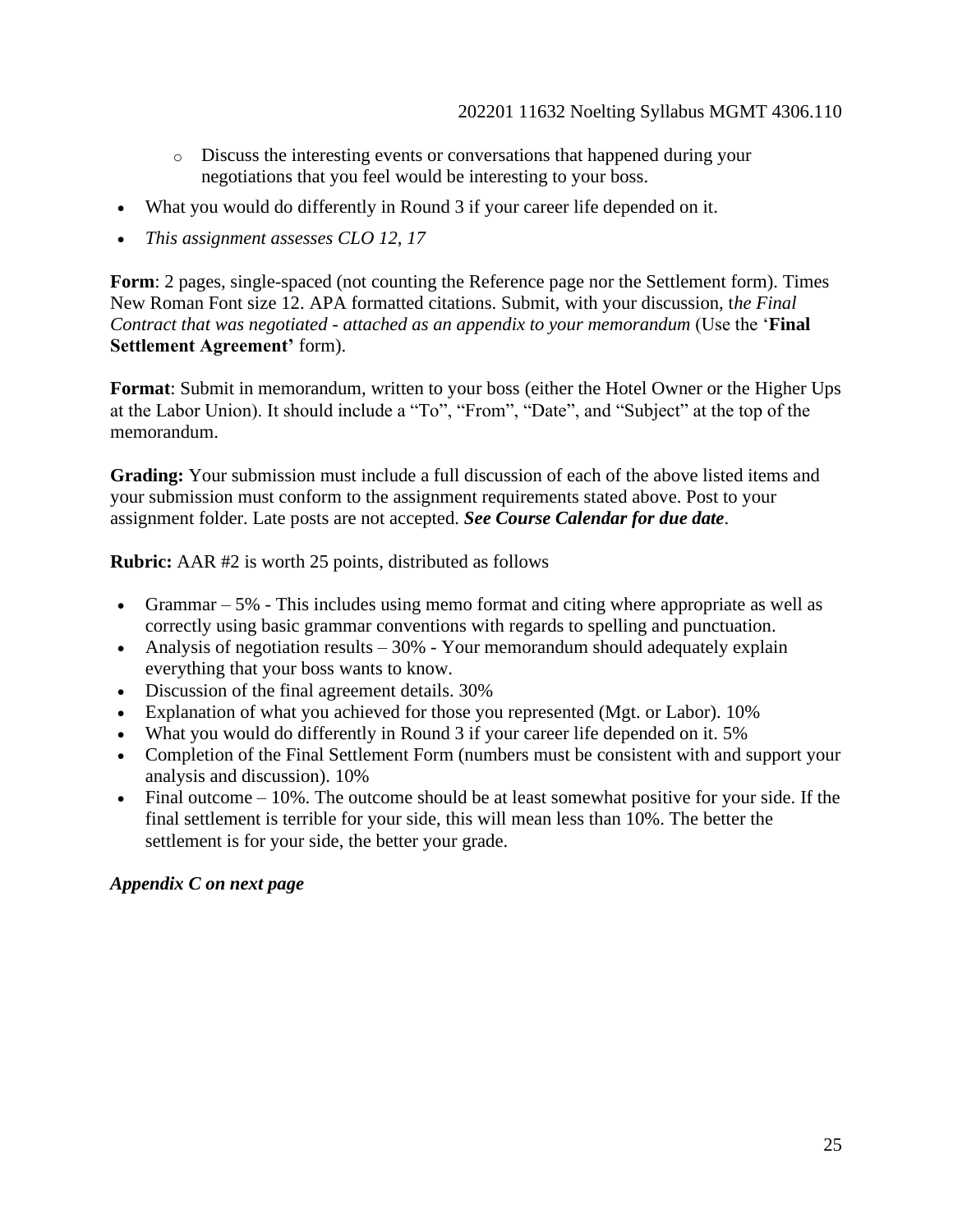**Appendix C: Negotiation Plan** Round 1 & 2 **– Settlement Form (25 points)**

**Negotiation Strategy –**

- **In at least a paragraph but no more than 1 page, please describe your planned strategy for the agenda items below during the upcoming collective bargaining session.** *Identify your: Desired and your Max/Min – walkaway point***.**
- **Then in the form below, fill in the plan details for Round 1 and after Round 1, enter the plan details for Round 2. Do not ever include walkaway point you discuss, in the form below!**

| Name                  | Date:                                                                |                                 |                               |  |  |
|-----------------------|----------------------------------------------------------------------|---------------------------------|-------------------------------|--|--|
|                       |                                                                      |                                 |                               |  |  |
|                       | Negotiation Plan Round (enter the Round #) Proposal: Settlement Form |                                 |                               |  |  |
| Item                  | Proposal for each item:                                              |                                 | Cost                          |  |  |
|                       | Desired                                                              |                                 |                               |  |  |
| Wages                 |                                                                      |                                 |                               |  |  |
| Health                |                                                                      |                                 |                               |  |  |
| Insurance             |                                                                      |                                 |                               |  |  |
| Retirement            |                                                                      |                                 |                               |  |  |
| <b>Other Benefits</b> |                                                                      |                                 |                               |  |  |
| Vacations             |                                                                      |                                 |                               |  |  |
| and                   |                                                                      |                                 |                               |  |  |
| Holidays              |                                                                      |                                 |                               |  |  |
| Other                 |                                                                      |                                 |                               |  |  |
| Other                 |                                                                      |                                 |                               |  |  |
| Other                 |                                                                      |                                 |                               |  |  |
|                       | Attach additional sheets as needed with proposed language changes.   |                                 |                               |  |  |
|                       | Proposed Contract Duration: _____ years                              |                                 | <b>ESTIMATED ANNUAL COSTS</b> |  |  |
|                       |                                                                      | (add or delete years as needed) |                               |  |  |
|                       |                                                                      | Year 1:                         |                               |  |  |
|                       |                                                                      | Year 2:                         |                               |  |  |
|                       |                                                                      | Year 3:                         |                               |  |  |
|                       |                                                                      | <b>TOTAL LIFE OF</b>            |                               |  |  |
|                       |                                                                      | <b>CONTRACT COST: \$</b>        |                               |  |  |
|                       |                                                                      |                                 |                               |  |  |

*Appendix C continued on next page.*